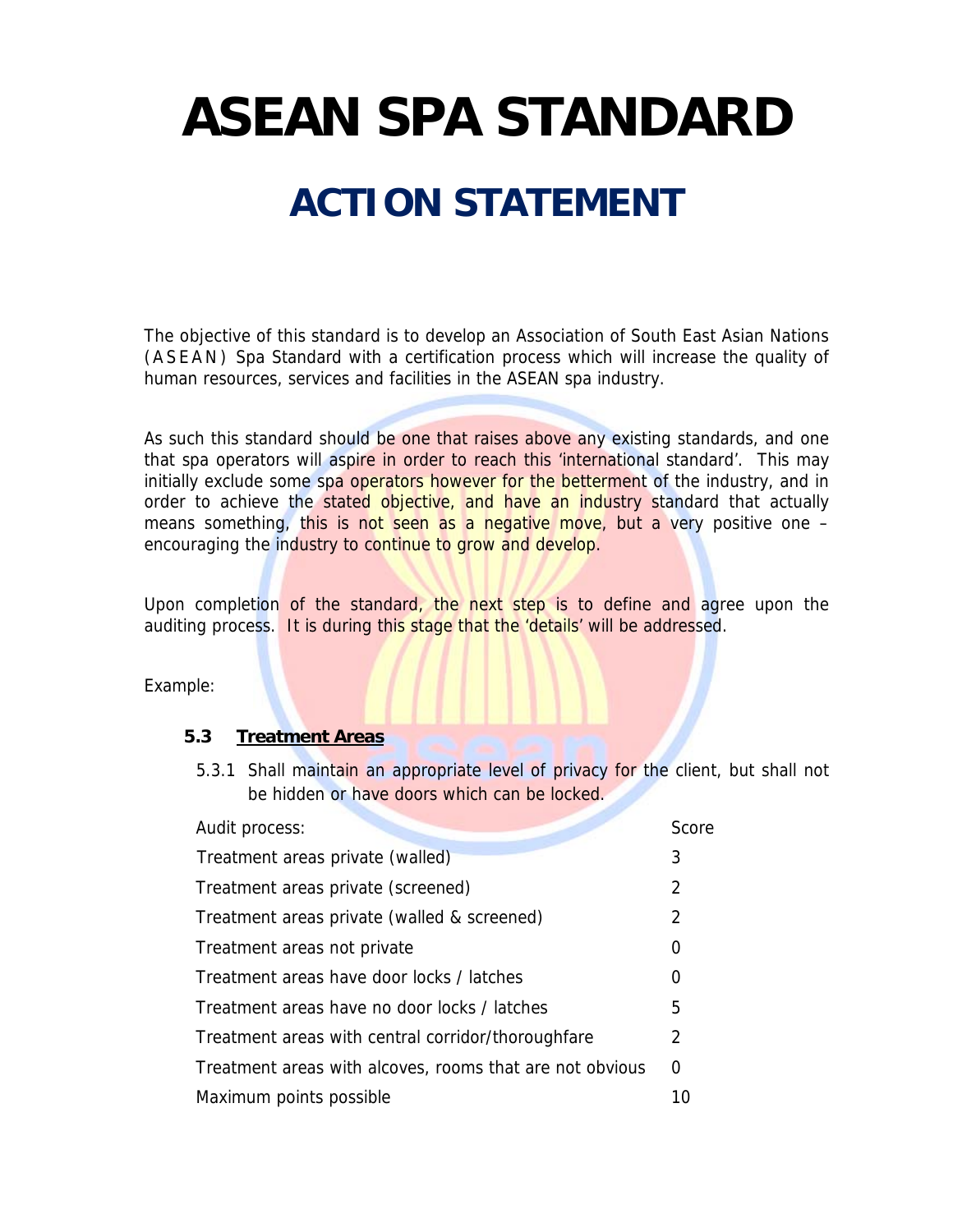# **FINAL DRAFT ASEAN SPA STANDARD**

### **Presented to the Thirty-Fifth Meeting of the**

**ASEAN National Tourism Organization** 

### **(35th ASEAN NTOs)**

8 - 9 January 2012

Manado, Indonesia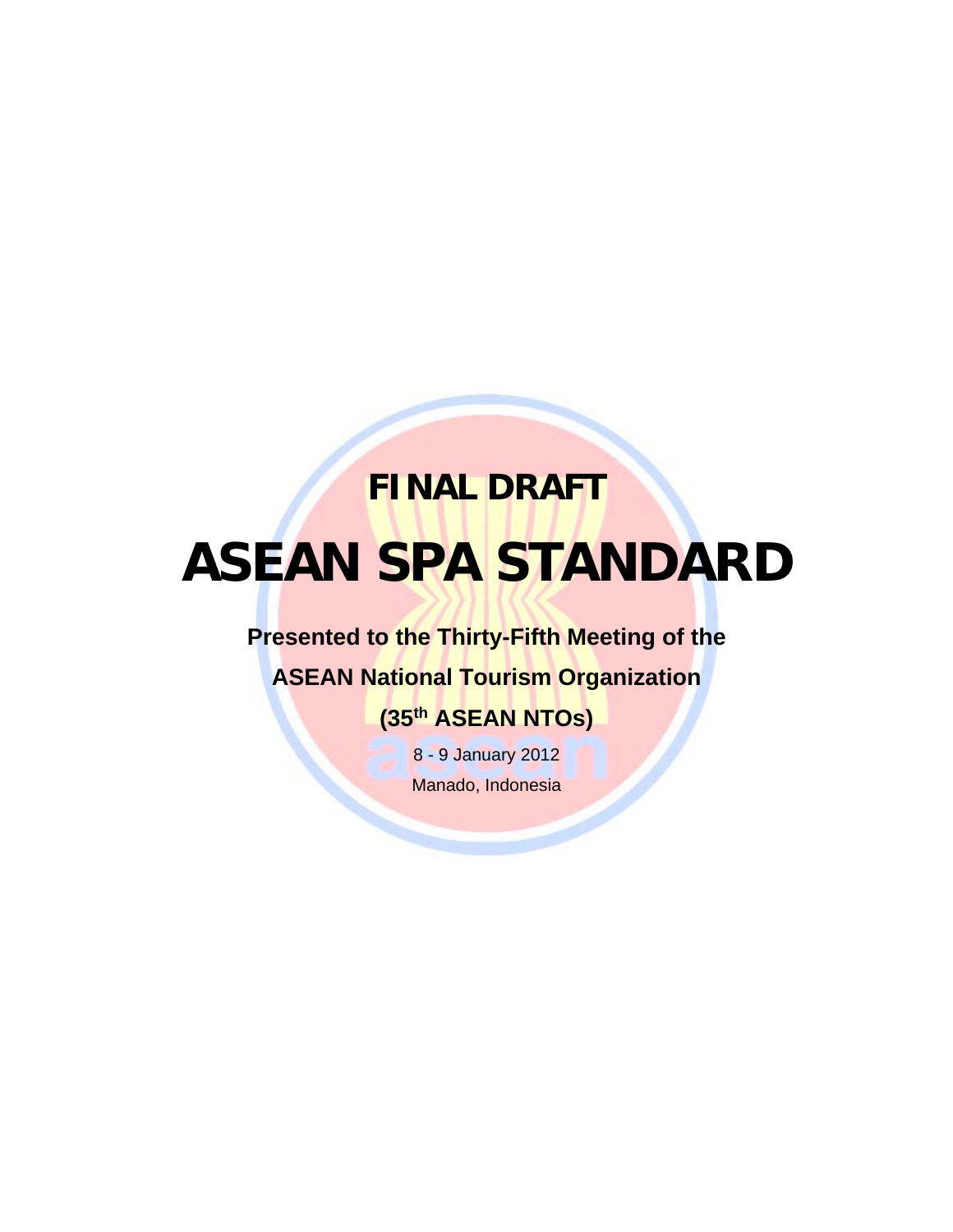# **CONTENTS**

| 1.             |      |                                                                 |
|----------------|------|-----------------------------------------------------------------|
|                | 1.1  |                                                                 |
|                | 1.2  |                                                                 |
|                | 1.3  |                                                                 |
|                | 1.4  |                                                                 |
|                | 1.5  |                                                                 |
|                | 1.6  |                                                                 |
|                | 1.7  |                                                                 |
|                | 1.8  |                                                                 |
|                | 1.9  |                                                                 |
|                | 1.10 |                                                                 |
|                | 1.11 |                                                                 |
|                | 1.12 |                                                                 |
|                | 1.13 |                                                                 |
|                | 1.14 |                                                                 |
|                | 1.15 |                                                                 |
|                | 1.16 |                                                                 |
|                | 1.17 |                                                                 |
|                | 1.18 |                                                                 |
|                | 1.19 |                                                                 |
| 2 <sub>1</sub> |      | ASEAN Spa Standards Major Criteria and Requirements: The Place4 |
|                | 2.1  |                                                                 |
|                | 2.2  |                                                                 |
|                | 2.3  |                                                                 |
|                | 2.4  |                                                                 |
|                | 2.5  |                                                                 |
|                | 2.6  |                                                                 |
|                | 2.7  |                                                                 |
|                | 2.8  |                                                                 |
|                | 2.9  |                                                                 |
|                | 2.10 |                                                                 |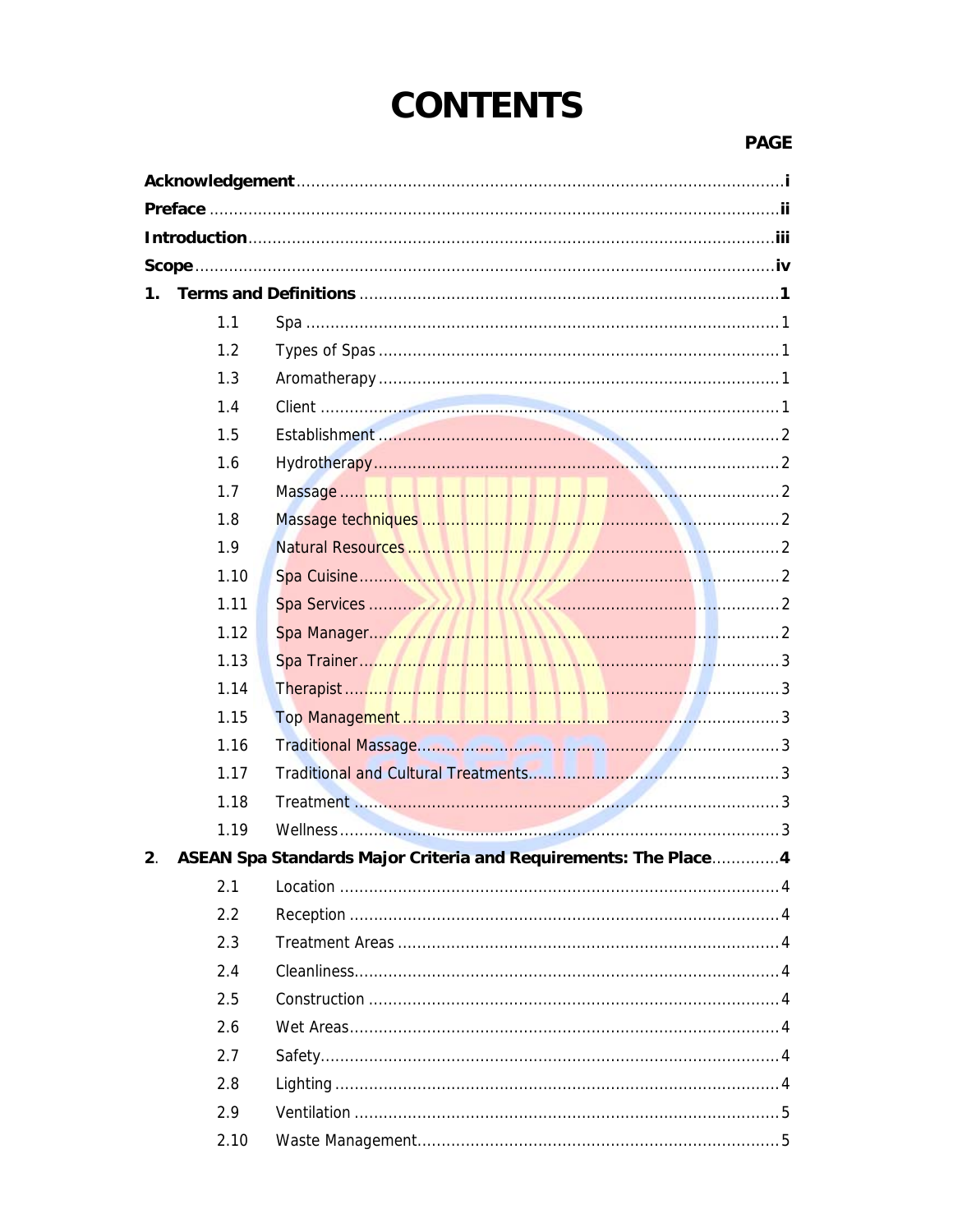|                | 2.11 |                                                                       |  |
|----------------|------|-----------------------------------------------------------------------|--|
|                | 2.12 |                                                                       |  |
|                | 2.13 |                                                                       |  |
|                | 2.14 |                                                                       |  |
|                | 2.15 |                                                                       |  |
|                | 2.16 |                                                                       |  |
| 3.             |      | ASEAN Spa Standards Major Criteria and Requirements: The Service 6    |  |
|                | 3.1  |                                                                       |  |
|                | 3.2  |                                                                       |  |
|                | 3.3  |                                                                       |  |
|                | 3.4  |                                                                       |  |
|                | 3.5  |                                                                       |  |
|                | 3.6  |                                                                       |  |
|                | 3.7  |                                                                       |  |
|                | 3.8  |                                                                       |  |
| 4 <sub>1</sub> |      | ASEAN Spa Standards Major Criteria and Requirements: The People  15   |  |
|                | 4.1  |                                                                       |  |
|                | 4.2  |                                                                       |  |
|                | 4.3  |                                                                       |  |
|                | 4.4  |                                                                       |  |
|                | 4.5  |                                                                       |  |
|                | 4.6  |                                                                       |  |
|                | 4.7  |                                                                       |  |
| 5.             |      | ASEAN Spa Standards Major Criteria and Requirements: The Products 16  |  |
|                | 5.1  |                                                                       |  |
|                | 5.2  |                                                                       |  |
|                | 5.3  |                                                                       |  |
|                | 5.4  |                                                                       |  |
|                | 5.5  |                                                                       |  |
|                | 5.6  |                                                                       |  |
|                | 5.7  |                                                                       |  |
|                | 5.8  |                                                                       |  |
| 6.             |      | ASEAN Spa Standards Major Criteria and Requirements: The Equipment 17 |  |
|                | 6.1  |                                                                       |  |
|                | 6.2  |                                                                       |  |
|                | 6.3  |                                                                       |  |
|                | 6.4  |                                                                       |  |
|                | 6.5  |                                                                       |  |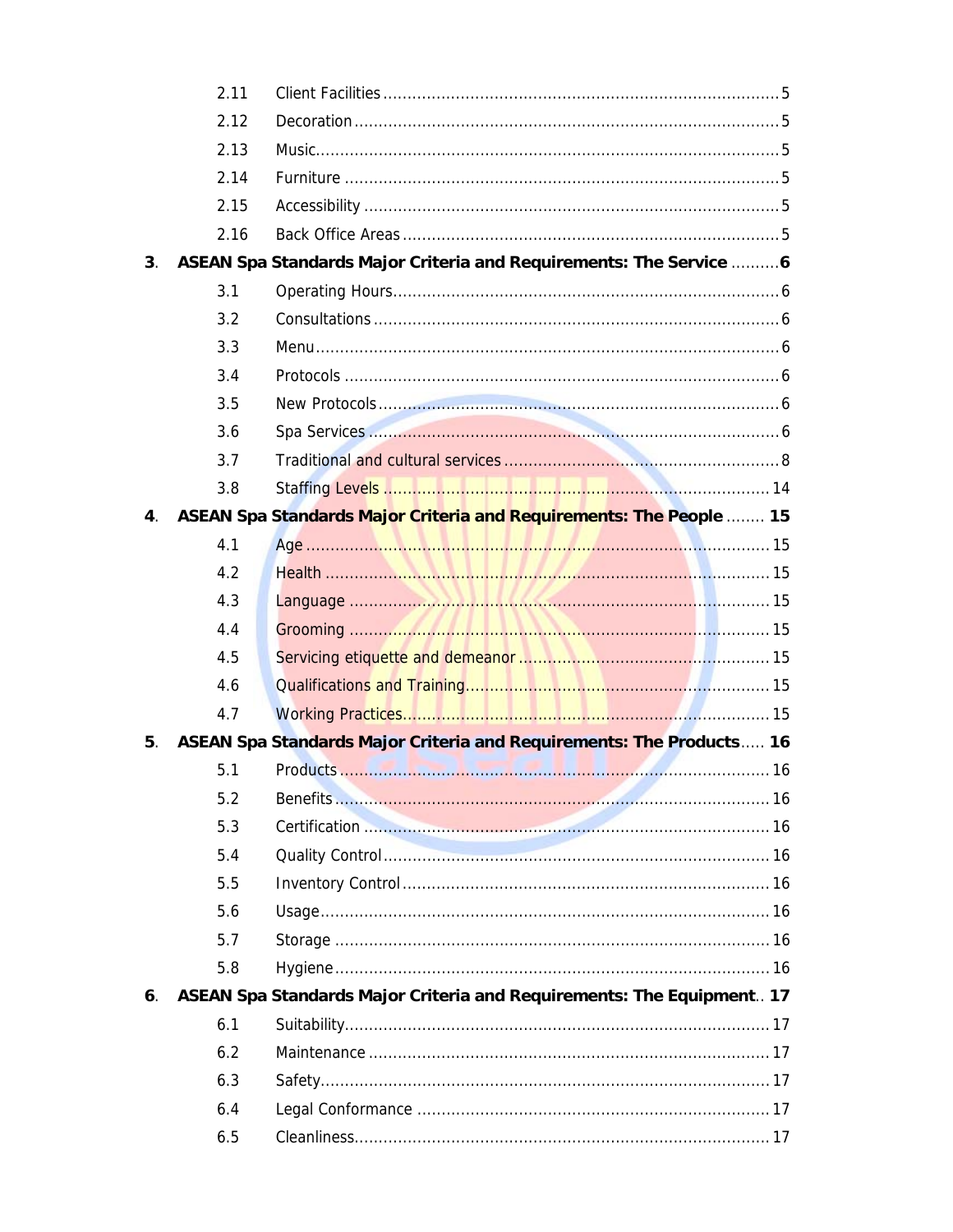| $\overline{7}$ . |      | ASEAN Spa Standards Major Criteria and Requirements: Management 18 |  |
|------------------|------|--------------------------------------------------------------------|--|
|                  | 7.1  |                                                                    |  |
|                  | 7.2  |                                                                    |  |
|                  | 7.3  |                                                                    |  |
|                  | 7.4  |                                                                    |  |
|                  | 7.5  |                                                                    |  |
|                  | 7.6  |                                                                    |  |
|                  | 7.7  |                                                                    |  |
|                  | 7.8  |                                                                    |  |
|                  | 7.9  |                                                                    |  |
|                  | 7.10 |                                                                    |  |
|                  | 7.11 |                                                                    |  |
| 8.               |      | <b>ASEAN Spa Standards Major Criteria and Requirements:</b>        |  |
|                  |      |                                                                    |  |
|                  | 8.1  |                                                                    |  |
|                  | 8.2  |                                                                    |  |
|                  | 8.3  |                                                                    |  |
|                  | 8.4  |                                                                    |  |
|                  | 8.5  |                                                                    |  |
|                  | 8.6  |                                                                    |  |
|                  | 8.7  |                                                                    |  |
|                  | 8.8  |                                                                    |  |
|                  | 8.9  |                                                                    |  |
|                  | 8.10 |                                                                    |  |
|                  | 8.11 |                                                                    |  |
|                  | 8.12 |                                                                    |  |
|                  |      |                                                                    |  |
|                  |      |                                                                    |  |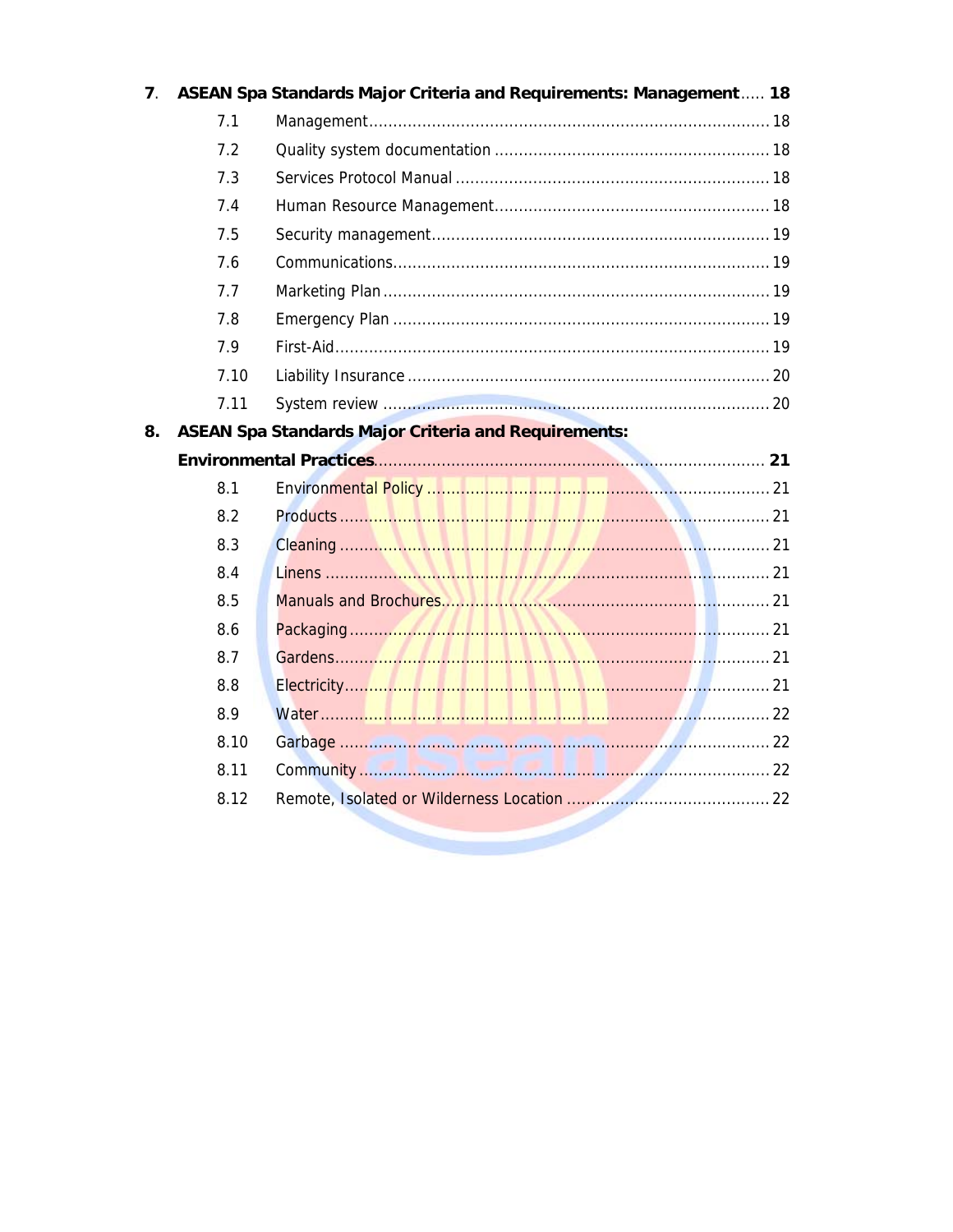### **Acknowledgement**

The Department of Tourism, Ministry of Tourism and Sports of Thailand has proposed and been working with the support of the Thai Spa Association on this ASEAN Spa Standard draft to ensure that this standard shall be of an international standard and able to be implemented in accordance with the strategic plan.

The Thai Spa Association (TSPA) has given their active support where and when needed for the betterment of the spa industry in ASEAN members states. Our sincere appreciation to the Thai Spa Association for their assistance.

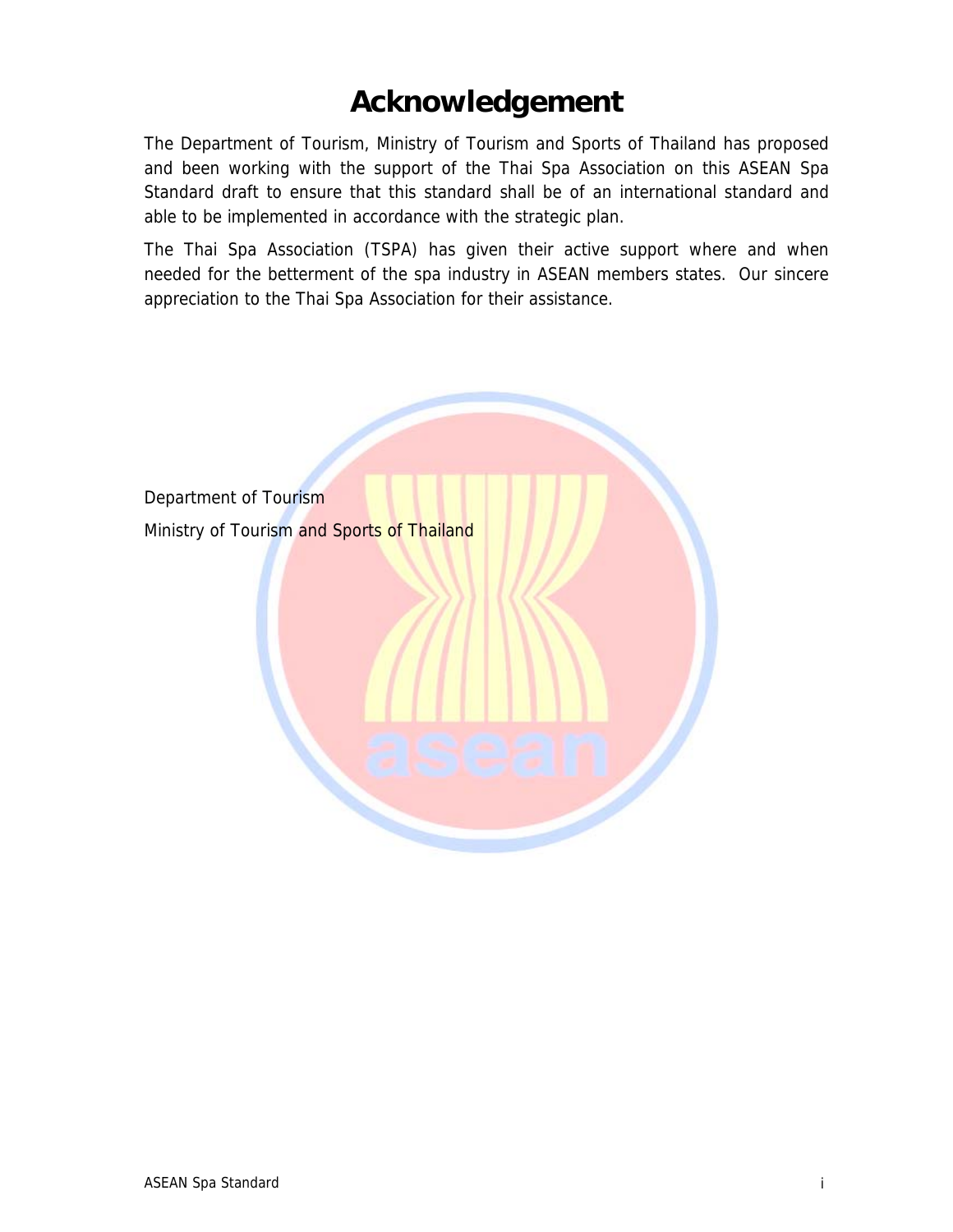### **Preface**

The objective of this standard is to develop an Association of South East Asian Nations (ASEAN) Spa Standard with a certification process which will increase the quality of human resources, services and facilities in the ASEAN spa industry, with a unified spa industry agreement across ASEAN members states. The standard will establish a professional level of spa; place, service, people, products, equipment, management and environment, which will enable spa operators and spa clients to benefit from a collective approach to operational professionalism and client wellbeing, while still being respectful of cultural nuances.

The development of ASEAN Spa Standard will also ensure the implementation of ASEAN Tourism Strategic Plan (ATSP) 2011-2015 which was adopted by ASEAN Tourism Ministers that chart out measure 2.1.4: "Develop an ASEAN Spa Standard with a certification process."

With the growth of the Spa industry around the world, the increasing demand for 'everything Asian', and the exploitation of Traditional Treatments, the introduction of an ASEAN Spa Standard that defines an ASEAN standard while being respectful of cultural diversity and traditional heritage has been drafted for ASEAN Standards.

The ten ASEAN Members States namely Brunei Darussalam, Cambodia, Indonesia, Lao Peoples Democratic Republic, Malaysia, Myanmar, Philippines, Singapore, Thailand and Vietnam.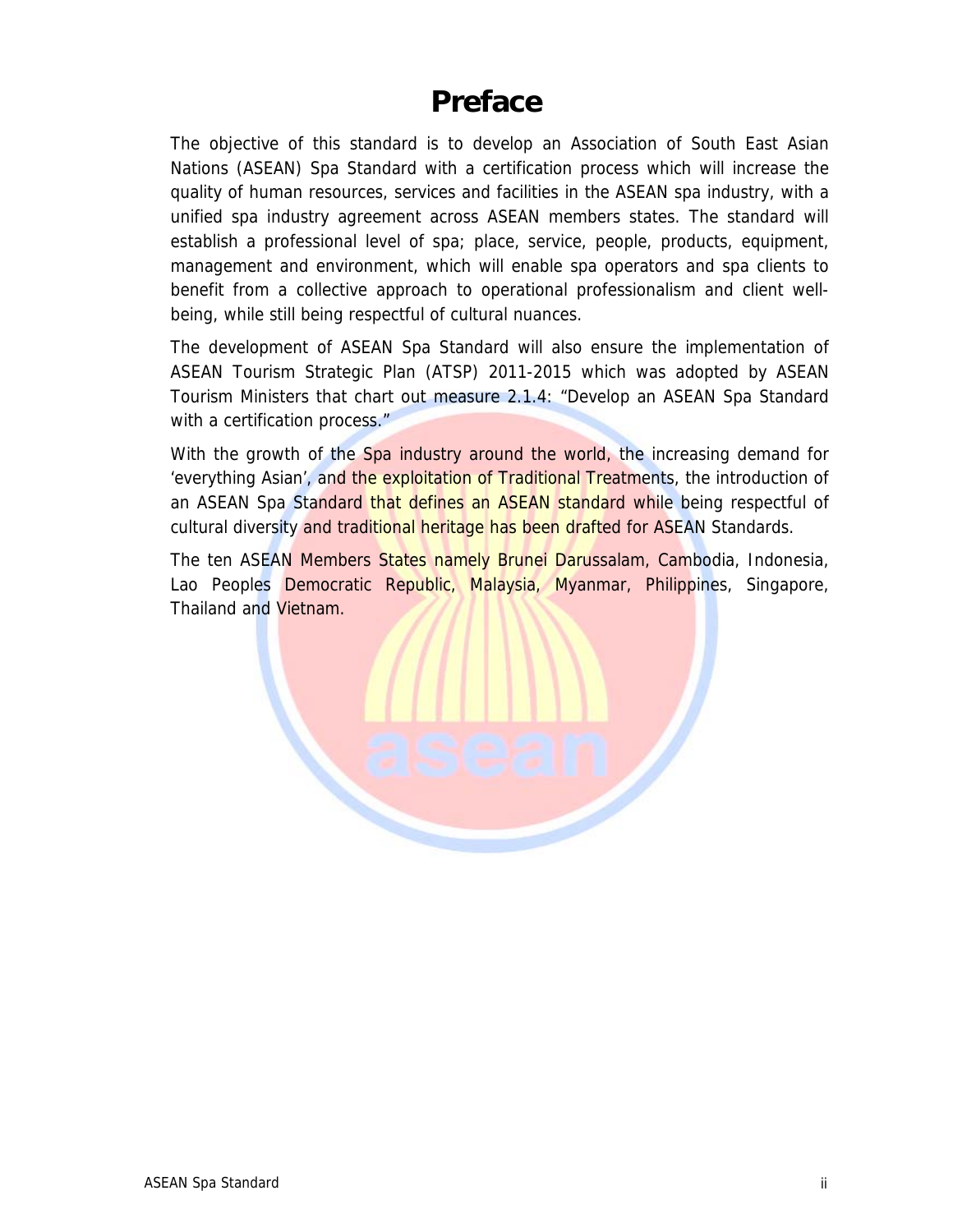### **Introduction**

The spa industry has enjoyed rapid growth and development over the past 20 years, often growing as much as 20% annually in some countries, and has become an industry that is the hallmark of the tourism industry of many ASEAN member states, despite having its roots firmly in traditional healing and health care practises, which have been handed down from generation to generation.

It is estimated that there is some 25,000<sup>1</sup>or 1/3rd of the worlds spas, health or traditional and massage centres in the Asia Pacific region, of which there is almost 2,000² professional spa businesses in the ASEAN member states. However there is still no defining generally accepted standard of what a Spa is or what services it provides; something that is now limiting the potential for further industry growth and development.

Definition of *spa* and the establishment of an ASEAN Spa Standard is seen as the opportunity to standardise a base understanding of what a *Spa* is, as defined by the ASEAN Spa community and to establish a minimum standard across all member states.

Many of the world's nations are facing aging populations and ASEAN members states are facing the same problems, with the need to promote well-being becoming increasingly important, to minimise the burden on national health budgets. Spa is a cost-effective part of this promotion of overall well-being, and the establishment of an ASEAN standard is seen as a means to educate and protect consumers who seek the contemporary and traditional treatments in their desire for total well-being.

With many of the world's spas looking to Asia for their inspiration, much of the cultural and traditional treatments are now being abused or face the risk of being lost completely as they are performed out of context and/or in a disrespectful and, potentially, even harmful manner. This only serves to erode confidence in the culture and traditions on which nations have been built, and prevent the promotion of healthy practices which will help to promote overall well-being not only for the citizens of member states, but visitors to them also.

Member states shall be respectful of the culture and traditions of ASEAN traditional treatments; and in the deliverance, the place of deliverance, the people, the products and equipment utilised therein, and shall uphold the principles of fair trade.

<sup>&</sup>lt;sup>1</sup> Global Spa Summit 2007

² Source: Intelligent Spas, Global Spa Benchmark Program 2011, Preliminary Findings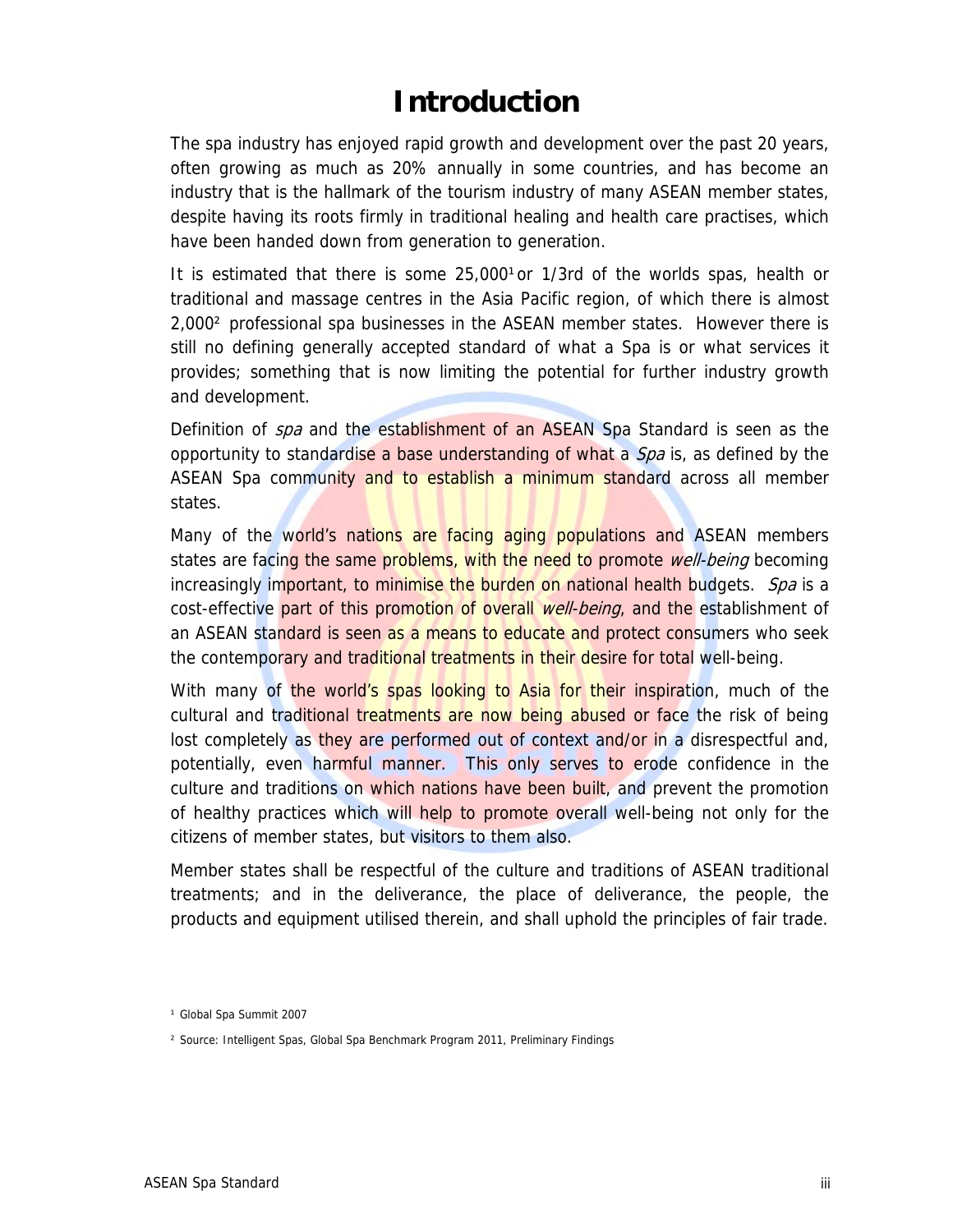### **Scope**

This Standard deals with the following essential elements of professional spa operations: the Place, the Service, the People, the Product, the Equipment, the Management, and the Environment. This standard does not cover decisions that correspond to the medical profession.

A spa as defined by this standard is an establishment for the promotion of wellbeing. Its main services consist of massage and water applications, but may include steam, sauna, exercise, nutritional and herbal therapy, dietary programmes, yoga, meditation or other professional services aimed at renewing the body, mind & spirit. Smoking is not permitted and alcoholic beverages are not served.

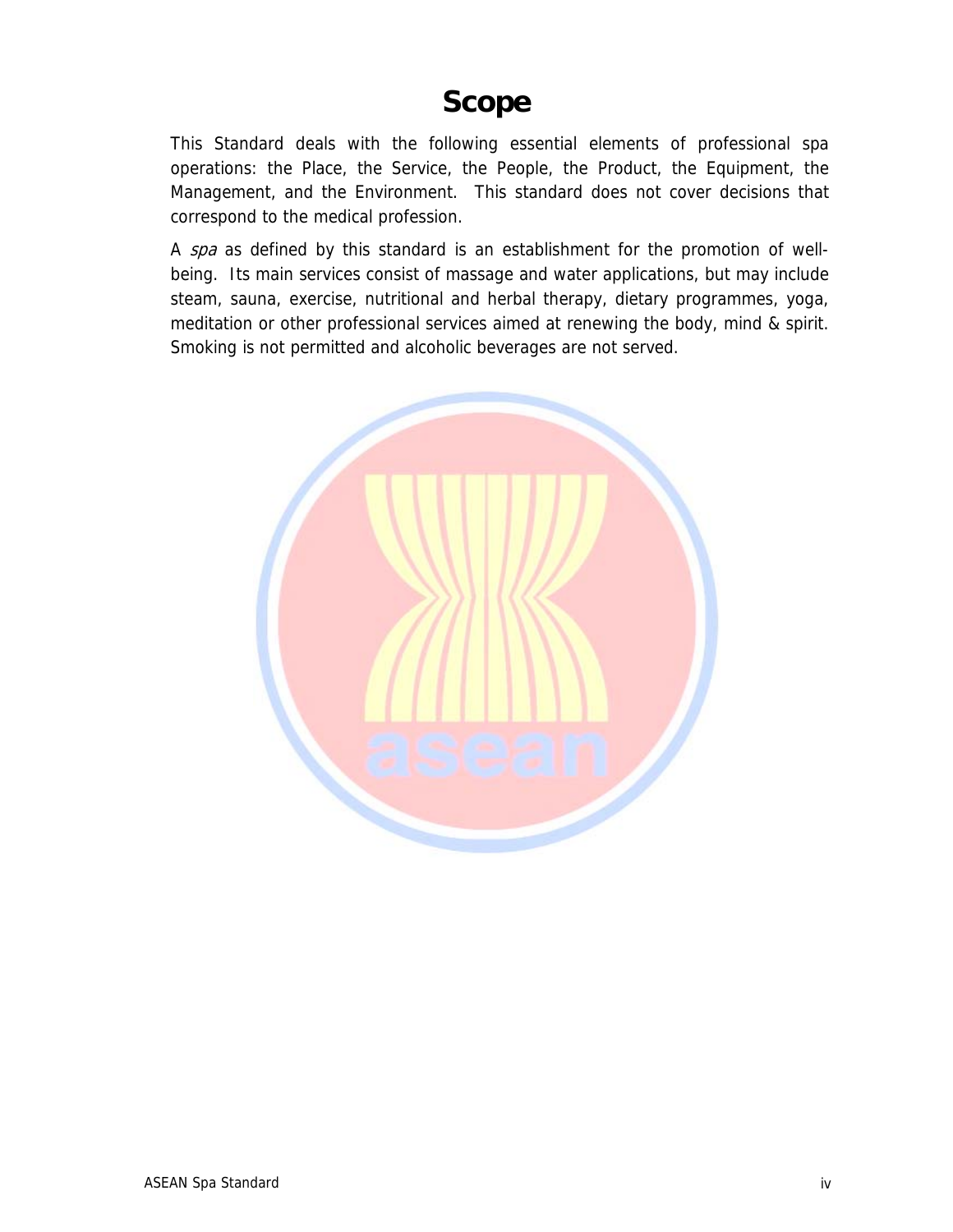## **1. Terms and Definitions**

For the purposes of this ASEAN Spa Standard, the following terms & definitions apply.

#### **1.1 Spa**

- An establishment that provides massage treatment(s) and at least two water applications as defined by this standard. May also include sauna, scrubs and wraps, energy treatments, exercise, nutritional programmes, dietary programmes, yoga, meditation, herbal treatment or other professional services provided for the well-being of the client.

#### **1.2 Types of Spas**

- 1.2.1 **Day Spa:** is a stand-alone spa business in a house, commercial building, mall, or airport terminal servicing guest in a short time, usually of  $1 - 5$ hours. Accommodation is not available at the spa.
- 1.2.2 **Club Spa**: provides services in a club environment, where a membership is payable. Tend to focus on exercise to strengthen the body, plus wet areas, but also including yoga or other treatment. Accommodation is not available.
- 1.2.3 **Hotel / Resort Spa**: is the spa in a hotel or resort with the major services of massage, exercise, steaming and sauna, mostly for hotel guests. Accommodation is not available at the spa.
- 1.2.4 **Mineral Spring Spa**: is the natural or man-made hot spring or mineral spring where one can benefit from the healing waters.
- 1.2.5 **Cruise Ship Spa**: is located on a cruise ship mainly provides pampering and beauty treatments, but may also offer exercise or other activities for well-being.
- 1.2.6 **Destination Spa:** is a spa to provide clients with customised lifestyle improvement and health enhancement through professional spa services, exercises, education programming and onsite accommodation where spa cuisine or healthy food is served. Only Destination Spa which do not provide medical services are covered by this standard.

#### **1.3 Aromatherapy**

- An external treatment for inner-wellness utilizing aroma as th e main component to balance, rejuvenate and relax client's body and mind.

#### **1.4 Client**

- A person who needs or requests spa services.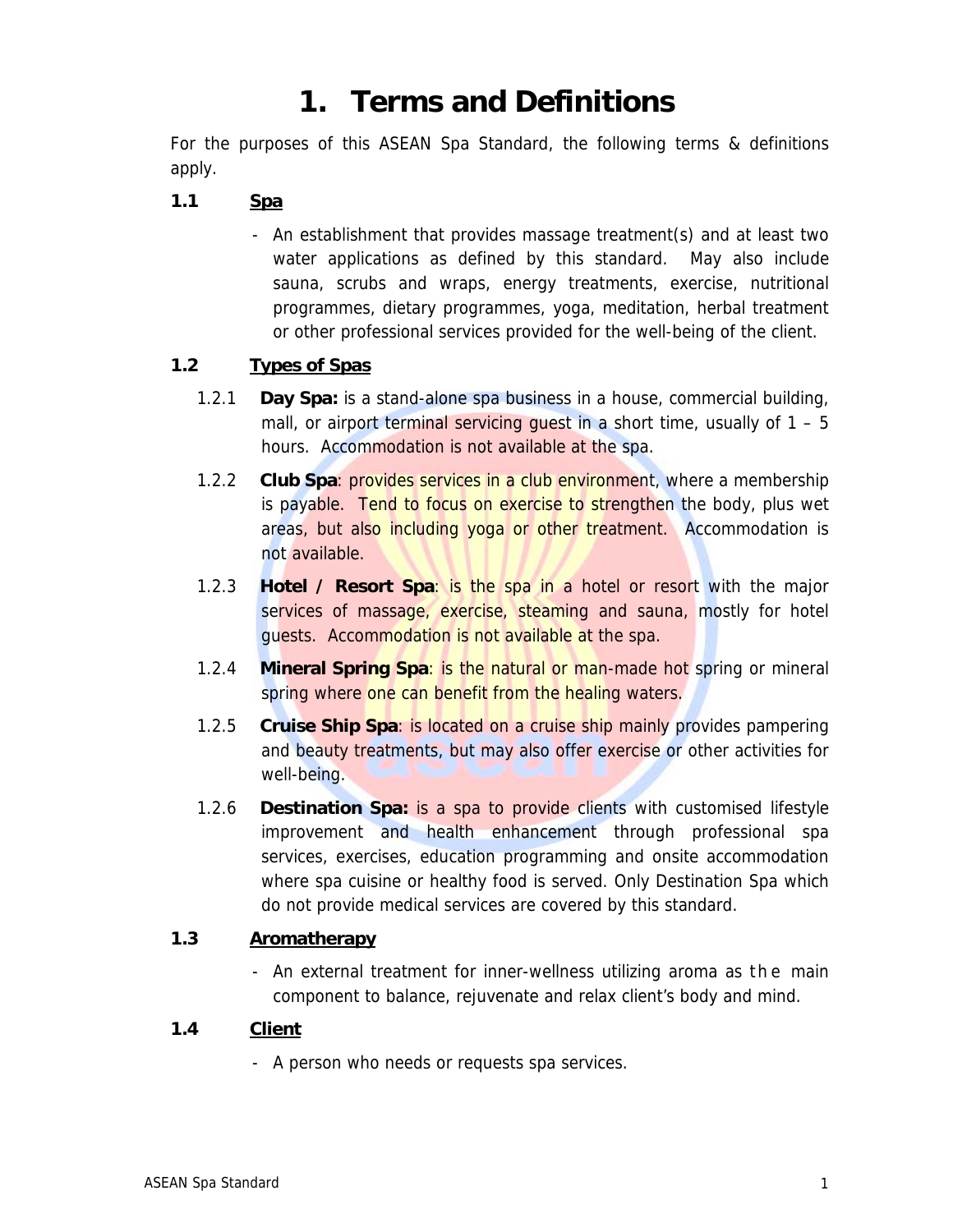#### **1.5 Establishment**

- a place used for operating a Spa business, which cannot be considered falling under the category or laws of sanatorium and or medical service practises.

#### **1.6 Hydrotherapy**

- An external treatment for inner-wellness utilizing water as a main component to balance, rejuvenate and relax the client's body.

#### **1.7 Massage**

- An external treatment for inner-wellness utilizing hands and fingers or any part of arms and legs in the application of massage techniques whose main component is to balance, rejuvenate and relax the client's body. Tools and equipment may also be utilized.

#### **1.8 Massage techniques**

- Techniques that have been passed down through the generations orally or by physical record and for which the intent is to balance, rejuvenate and relax the body; to improve health and well-being. Techniques include, but are not lim ited to effleurage, stroking, kneading, picking, shaking and cupping.

#### **1.9 Natural Resources**

- Any form of liquid o r paste transformed or produced from nature; plant, mineral and / or water to make use of beneficial properties for the provision of well-being promotional services.

#### **1.10 Spa Cuisine**

- Wholesome foods & dishes that are low in fat, salt & sugar, for health conscious dining, or prepared for specialist dietary programmes. Spa cuisine may also include those that conform to the principles of *allergy* cooking (i.e. gluten or lactose free)

#### **1.11 Spa Services**

- Services as provided for a client in a spa in the promotion of wellbeing; massage, water applications, steam, sauna, exercise, nutritional treatment and dietary programmes, yoga, meditation, herbal treatment or other professional services aimed at renewing the body, mind & spirit.

#### **1.12 Spa Manager**

- A qualified and experienced individual in spa services industry with management skills. Trained and certified worker in the spa industry whose primary role is the day to day management of the spa business.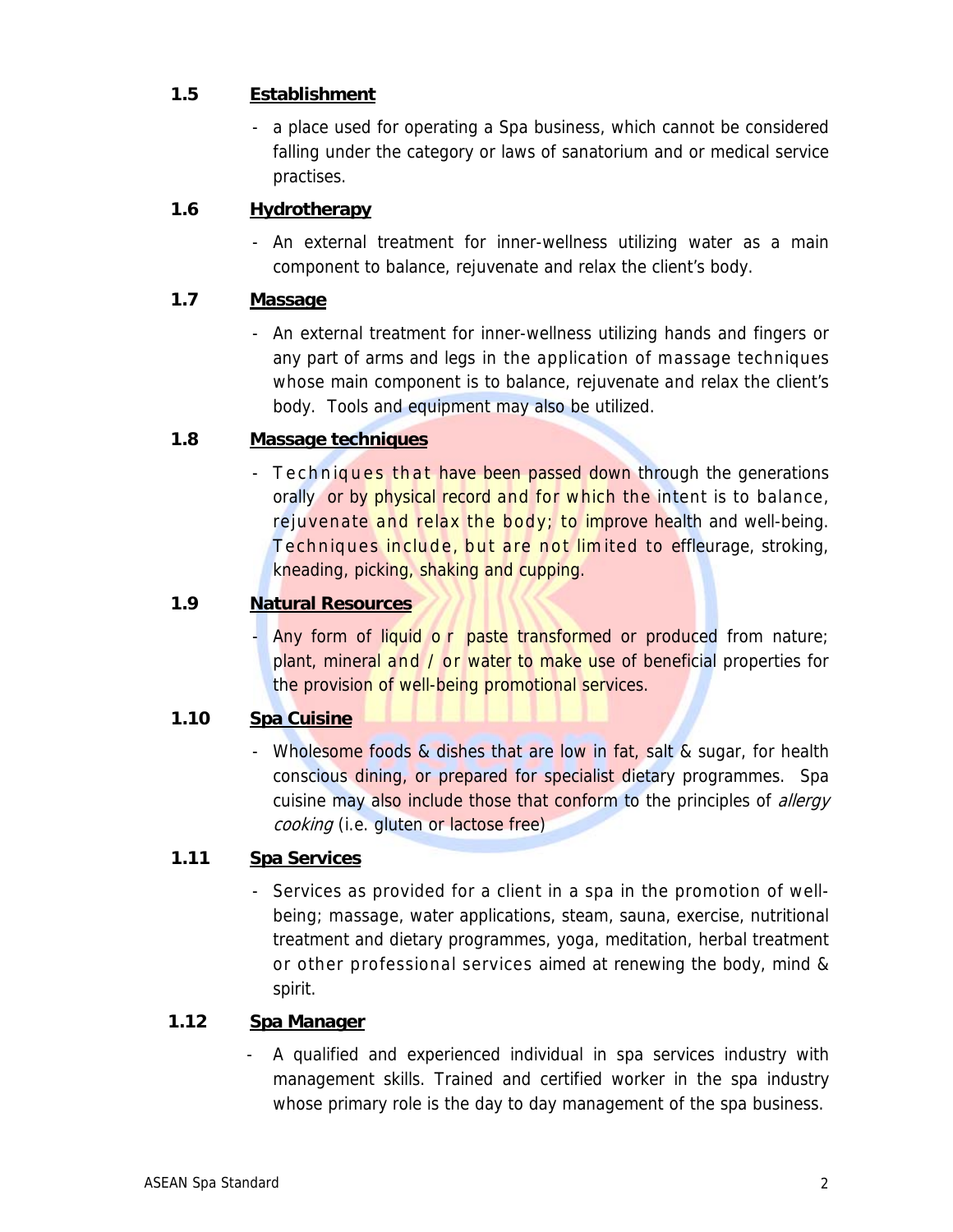#### **1.13 Spa Trainer**

- The trainer of spa workers whose primary role it is to perform massage or other technical spa services. The trainer shall be qualified or certified to train such techniques or services. The trainer may also conduct training for other general service or business related skills whose standard shall be established by top management.

#### **1.14 Therapist**

- Trained and certified worker in the spa industry that performs spa treatments or spa services for clients.

#### **1.15 Top Management**

- The owner of the establishment or their managing representative (s) responsible for the entire business

#### **1.16 Traditional Massage**

- Massage treatments that have been inherited from previous generations. May be scientifically substantiated, but the belief of aboriginal or indigenous local populations support the health benefits of the massage. e.g. Thai Folk Massage.

#### **1.17 Traditional and Cultural Treatments**

- Treatments that do not encompass Traditional Massage as the main component. May be scientifically substantiated, but the belief of aboriginal or indigenous local populations support the health benefits of the treatment. Shall have been inherited from previous generations. e.g. Javanese Lulur, Filipino Suob, Malay Bertungku.

#### **1.18 Treatment**

- A professional action or service employed by a Therapist for the provision of well-being.

#### **1.19 Wellness**

- A state of well-being: a good or satisfactory condition of existence with a balanced body, mind and spirit.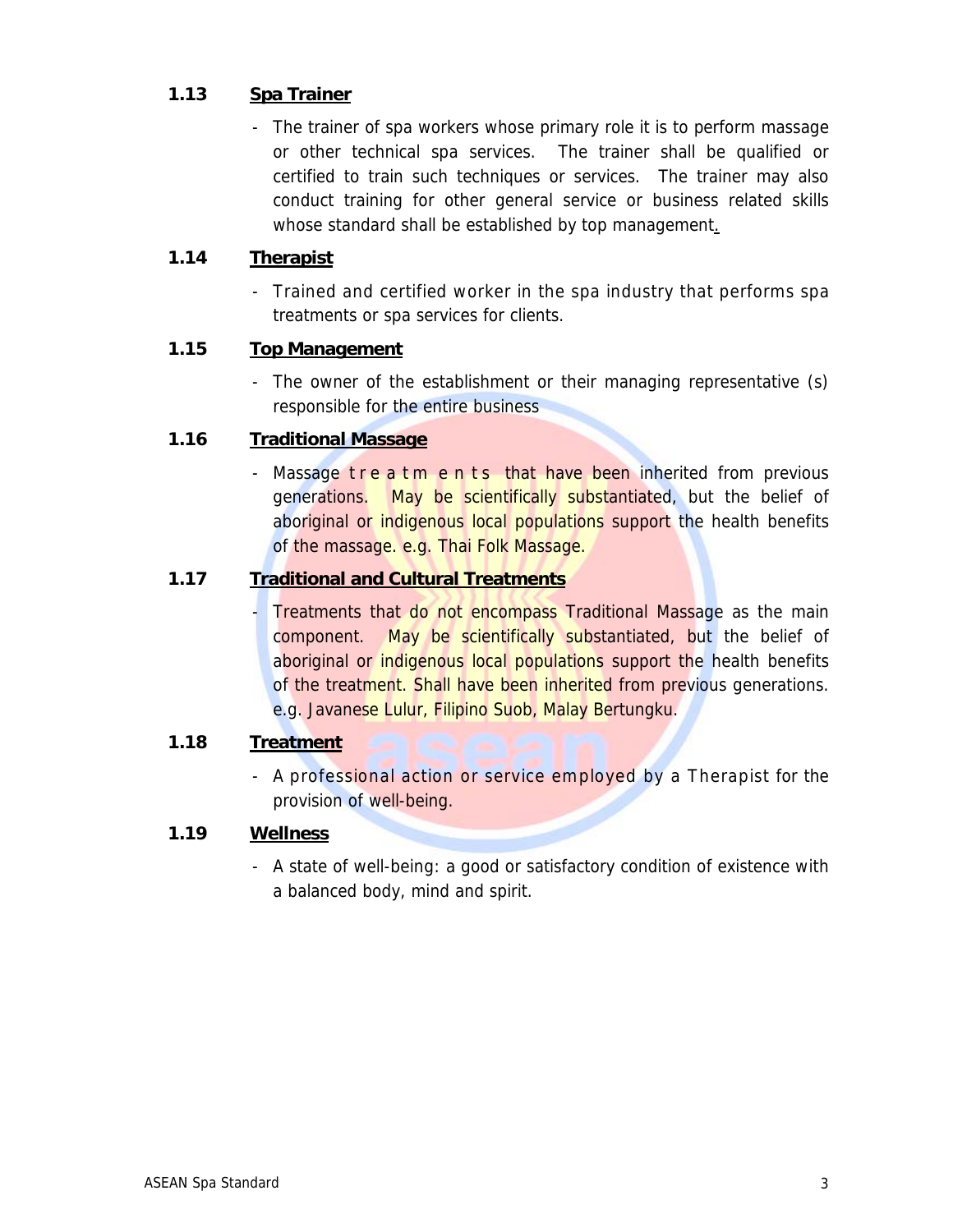# **2. ASEAN Spa Standards Major Criteria and Requirements: The Place**

### **2.1 Location**

- 2.1.1 The spa shall be located in a place that is convenient, safe, and will not endanger an individual's health.
- 2.1.2 In the case where the spa is located in the same building as another business enterprise, its boundaries shall be clearly delineated and other business's activities shall not interfere with the provision of spa services.
- 2.1.3 Services Area In the case that the spa provides several different kinds of services in the same location, the service areas shall be clearly separated and the space for each service shall be appropriate for the type of service being provided.
- 2.1.4 The spa shall conform to all local building or industry regulations.

#### **2.2 Reception**

- 2.2.1 The reception area shall be clearly separated from service area.
- 2.2.2 The reception area shall have sufficient seats for clients to use at peak periods.

#### **2.3 Treatment Areas**

Shall maintain an appropriate level of privacy for the client, but shall not be hidden or have doors which can be locked.

#### **2.4 Cleanliness**

All areas of the spa, both inside and outside and whether staff or guest areas, shall be kept hygienically clean and orderly at all times.

#### **2.5 Construction**

The building shall be constructed of sturdy, durable materials and shall not be in an unhygienic or dilapidated state.

#### **2.6 Wet Areas**

- In areas where water is used for the services, the floor should be made of a non-slippery, easy-to-clean material.

#### **2.7 Safety**

- The spa shall have clearly marked signage, floor plans, emergency exits, emergency lighting, smoke detectors, fire extinguishers, and fire alarms.

#### **2.8 Lighting**

The lighting should be appropriate in each area of the spa.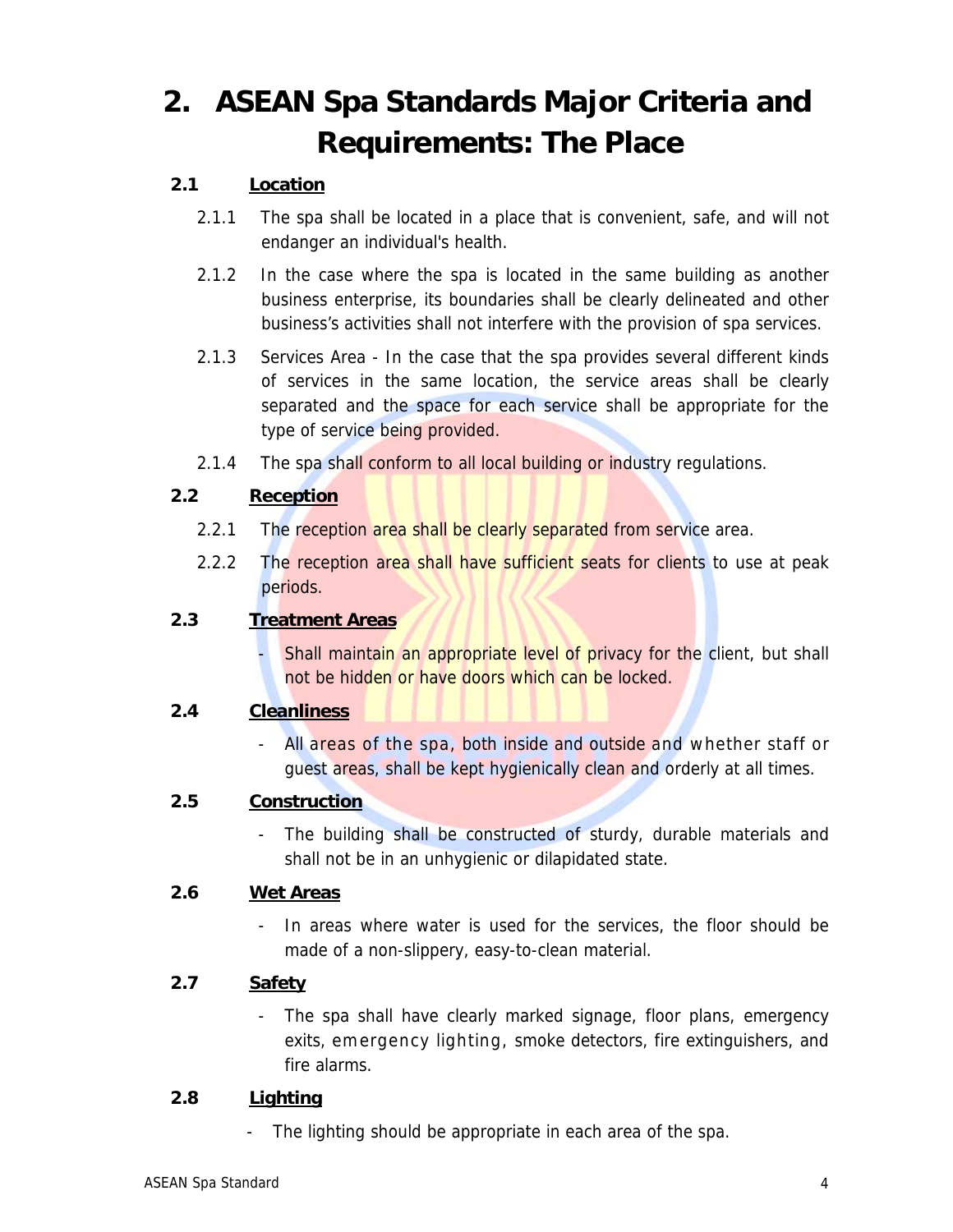#### **2.9 Ventilation**

- The spa area shall be well-ventilated.

#### **2.10 Waste Management**

- The spa shall have a waste management system installed, with waste and used water managed in a responsible and sanitary manner.

#### **2.11 Client Facilities**

- There shall be a sufficient number of clean and proper bathrooms, toilets, hand-washing basins, and separate changing rooms, if provided, for men and women.

#### **2.12 Decoration**

- The area shall be appropriately decorated in a way that does not cause offense or violate social customs, national culture and morals.

#### **2.13 Music**

- The volume of music if played shall be of a comfortable audible level appropriate to the function of the service area.

#### **2.14 Furniture**

- The professional furniture destined for client use shall be comfortable, practical and in good condition.

#### **2.15 Accessibility**

The establishment shall be accessible by senior citizens, and those with physical disabilities.

#### **2.16 Back Office Areas**

- The establishment shall provide appropriate back of house areas to enable the professional deliverance of spa services. Such areas shall include but not be limited to: staff area, pantry, and management area.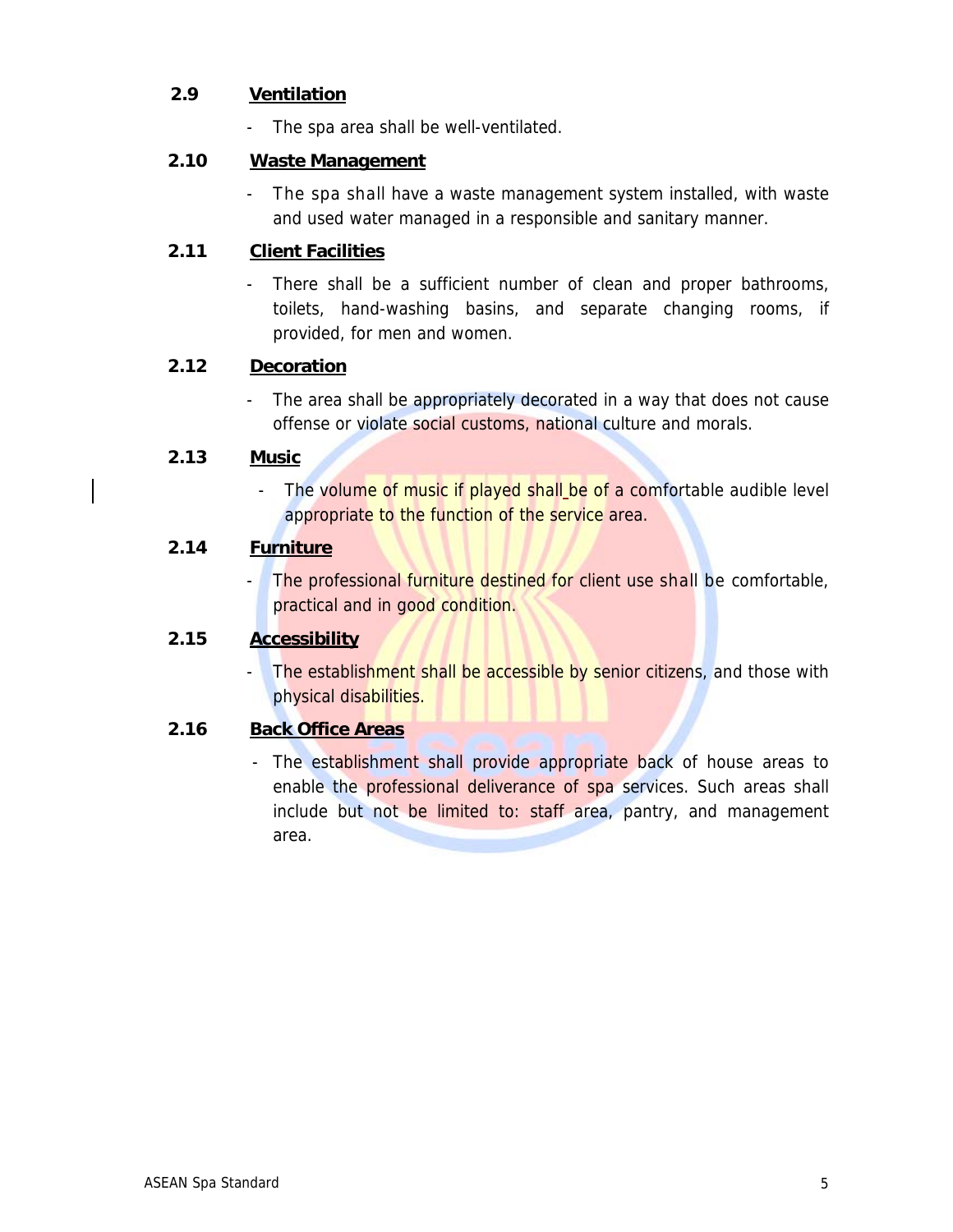# **3. ASEAN Spa Standards Major Criteria and Requirements: The Service**

### **3.1 Operating Hours**

Sp a services will only be provided during opening hours within the establishment and according to local business regulations.

### **3.2 Consultations**

- A consultation shall be conducted prior to spa treatment, by top management of the spa or the spa manager or trained industry professional. A consultation may be waived for repeating clients h a v in g the same treatment. Clients shall be informed of the treatments and techniques and agree to such techniques prior to the services. A post treatment consultation is also recommended.

#### **3.3 Menu**

- A complete menu of services shall be clearly displayed in the spa. The menu shall include detailed pricing with any and all supplementary charges which may be chargeable, treatment duration, and spa cancellation policy.

#### **3.4 Protocols**

All treatments and services shall be performed in accordance with the companies approved standards of protocol.

#### **3.5 New Protocols**

- Protocols for new services to be introduced to the establishment shall be designed and practiced to the required level of professionalism and in accordance with the documented protocol of the company. Top management shall give final approval before new treatments or services are performed on clients.

#### **3.6 Spa Services**

- 3.6.1 **Massage**  Massage services for relaxation of the body shall be provided. Additional massage services for body, face or feet which provide other benefits of well-being may also be provided.
- 3.6.2 **Water applications**  A spa shall provide a minimum of two water applications which provide benefits of well-being. Water applications are defined as applications of water, hot or cold, natural, mineral or thalasso in the form of:
	- 3.6.2.1 **Baths**  immersion of the whole body or part thereof into a herbal, aroma, mineral, peloid or chromotherapeutic solution which shall provide benefits other than cleansing. The bath or soak may include air or water jets.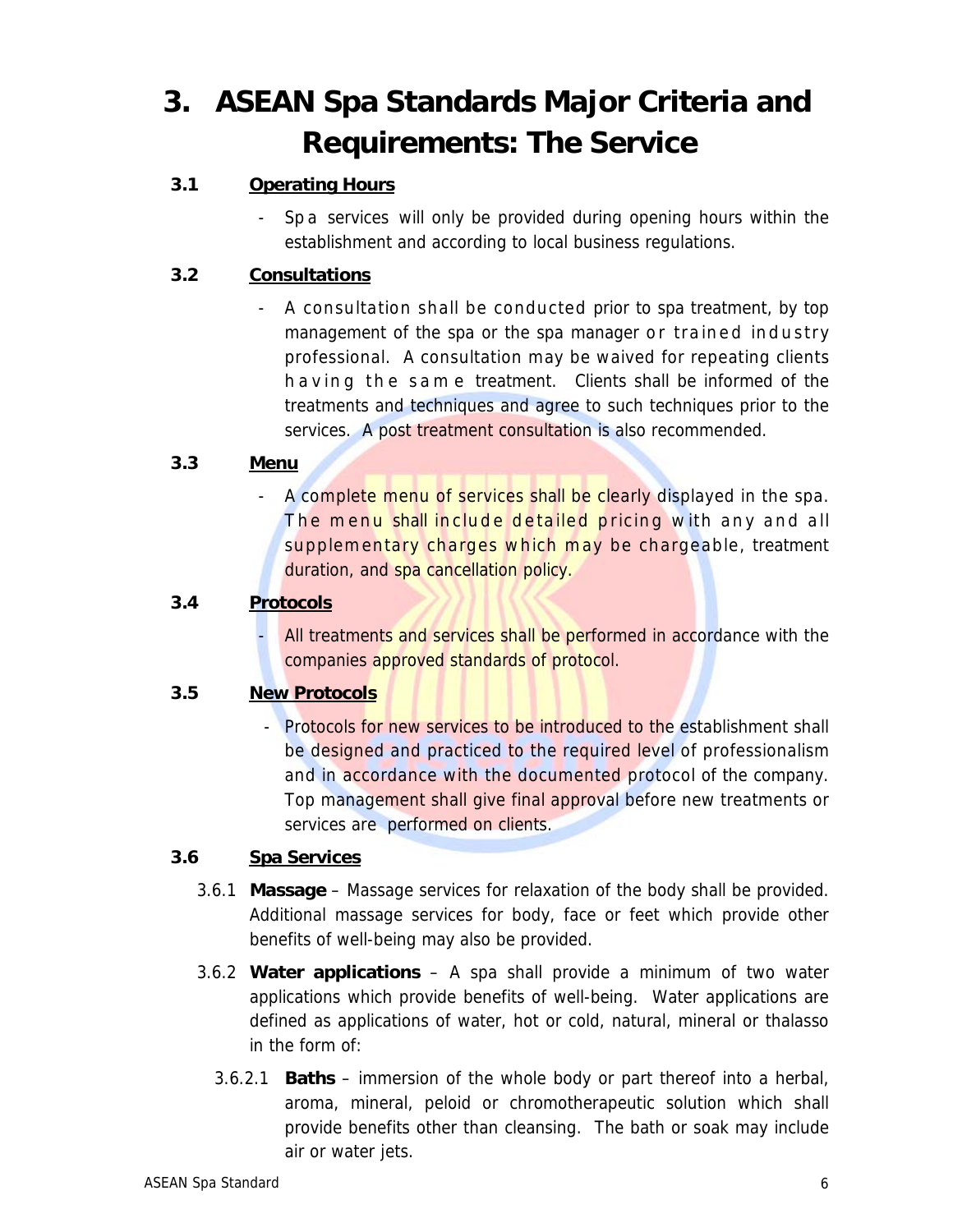- 3.6.2.2 **Floatation** standing body of water; chambers or tanks, in which the client floats for the purpose of rejuvenation. May or may not include sight and sound deprivation.
- 3.6.2.3 **Plunge Pools**  standing body of water large enough to immerse the entire body.
- 3.6.2.4 **Soak**  immersion of the whole body or part thereof into a herbal, aroma, mineral, peloid or chromotherapeutic solution
- 3.6.2.5 **Well-being Showers**  natural flow or pressurised sprays and/or jets of water applied to the body for experiential or therapeutic purposes and which provide tangible benefits of well-being.
- 3.6.2.6 **Showers** which are provided just for cleansing are not considered as a water application under this standard.
- 3.6.2.7 **Thermotherapy**  Manual or mechanically applied heat and/or cold, may be associated with traditional herbal product / treatment.
	- 3.6.2.7.1 **Sauna**  heated individual or shared chamber in which a client sits, lays or stands; for therapeutic purposes.
	- 3.6.2.7.2 **Steam**  individual or shared space filled with heated water vapors in which a client sits, lays or stands; for therapeutic purposes.
- 3.6.3 **Scrubs and Wraps** application of natural resources e.g. herbs, foods, mineral or peloids for relaxation, beautification, detoxification or other well-being benefits may be provided.
- 3.6.4 **Exercises** manual or mechanically performed movements which have a health supportive and promotional benefit.
- 3.6.5 **Energy Treatments** the control or release of chi or energy flows of the body and mind which provide benefits of well-being. Such controls may be based on traditional acceptance and/or scientific validation.
- 3.6.6 **Nutritional Programmes** ingestion of herbs or foods in solid, liquid or extracted form, raw or cooked, and which promote well-being.
- 3.6.7 **Dietary Programmes** ingestion of herbs or foods in solid, liquid or extracted form, raw or cooked, which provide for weight management.
- 3.6.8 **Traditional Massage or Traditional Treatments** Traditionally practised massage or treatments which may or may not be scientifically substantiated, but the belief of aboriginal or indigenous local populations support the health benefits of the treatment. Shall have been inherited from previous generations.
- 3.6.9 **Beauty Treatments–** any treatment that involves the application of product to the body or any part thereof, and which may or may not include massage techniques and which may or may not provide a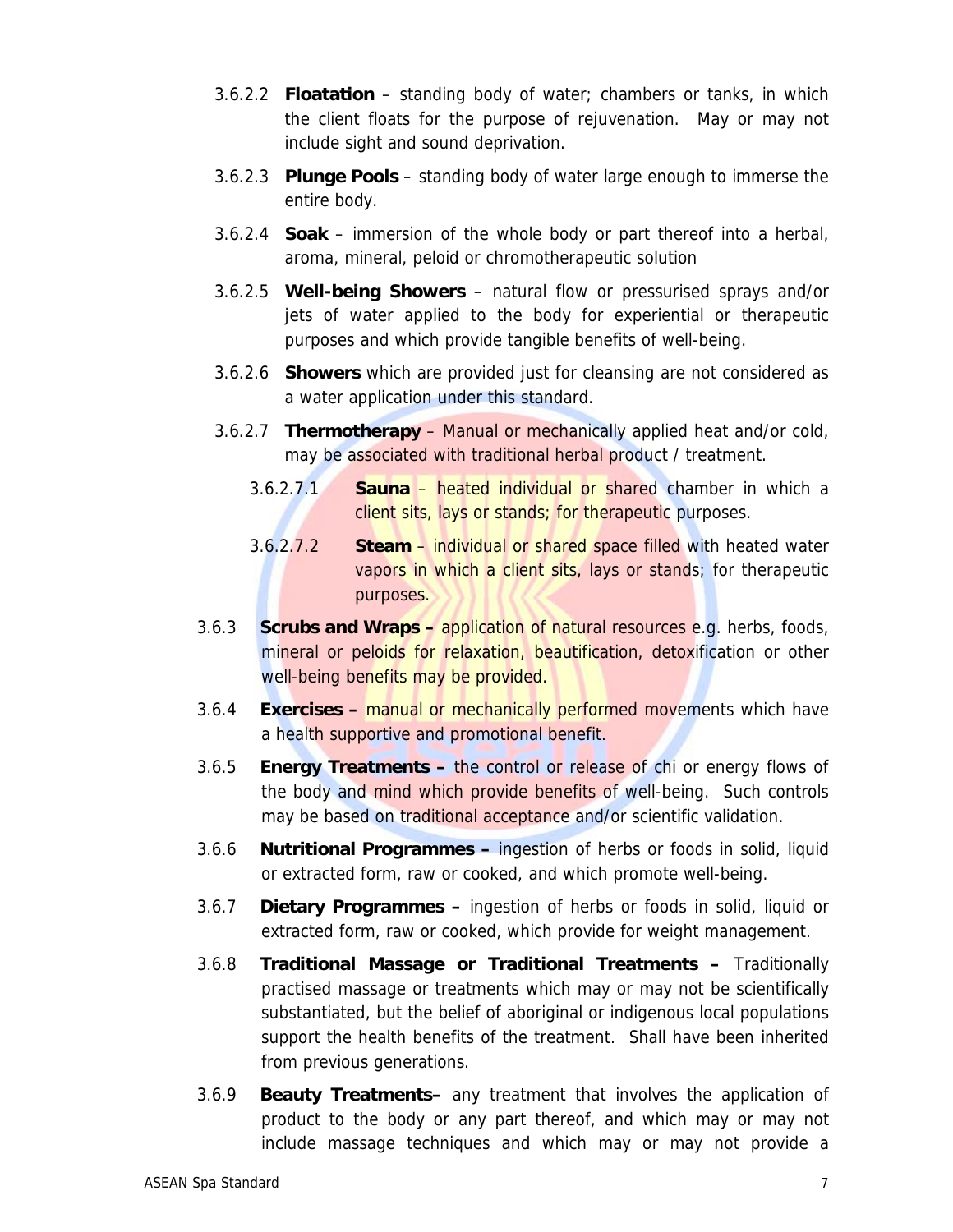tangible benefit of well-being, but are complementary to other services provided in the spa.

3.6.10 **Other Treatments-** any treatment which may be suitable for spa services and which may or may not be scientifically proven but which are culturally accepted to have benefits of well-being but are not categorised elsewhere under this standard.

#### **3.7 Traditional and cultural services**

- Those traditional treatments listed below are for indictation, and have been identified as traditional treatments by the spa community in the respective ASEAN country. Whether listed here or not, all traditional and cultural services shall be afforded the same level of respect and shall not be significantly changed or altered for introduction or implementation to an establishment without prior consultation with aboriginal or indigenous populations from where they have originated, except where such changes or alterations are required for health and safety, or by law.

#### 3.7.1 **Traditional Treatments - Brunei Darussalam**

#### 3.7.1.1 **Traditional Treatments**

- 3.7.1.1.1 **Lulut:** This treatment is done in two-steps; mask and exfoliation. Fragrant fine rice flour mixed with rose water or lime juice is mixed into a paste to mask the whole body. Without rinsing the mask, the coarser rice scrub is then applied on to the body in a circular massage movement to scrub off the mask. This treatment ritual is done for brides to be in Brunei until today, and the ceremony, which will be attended by close relatives, is called berlulut. Lulut treatment will get rid of rough, dead skin cells on the body, making the bride's skin smoother, fairer and looking more radiant.
- 3.7.1.1.2 **Mandi Berlangir:** is a traditional ritual of bridal shower. A bath is prepared using the bark of langir wood mixed with warm water to shower bride to be. Langir wood when peeled and crushed will give out a pleasant aroma. The smell will then linger on our skin after shower. This is also practiced as a cleansing ritual for women after their monthly period.
- 3.7.1.1.3 **Mandi Daun**  Daun (Malay Herbal Bath): A traditional bath with various herbal leaves which consist of daun ringan-ringan, daun kapas, daun lanjiwang, daun serimbangun, duan sambung, daun balik angina, daun pucuk kulimpapa, daun ribu-ribu dan serai wangi commonly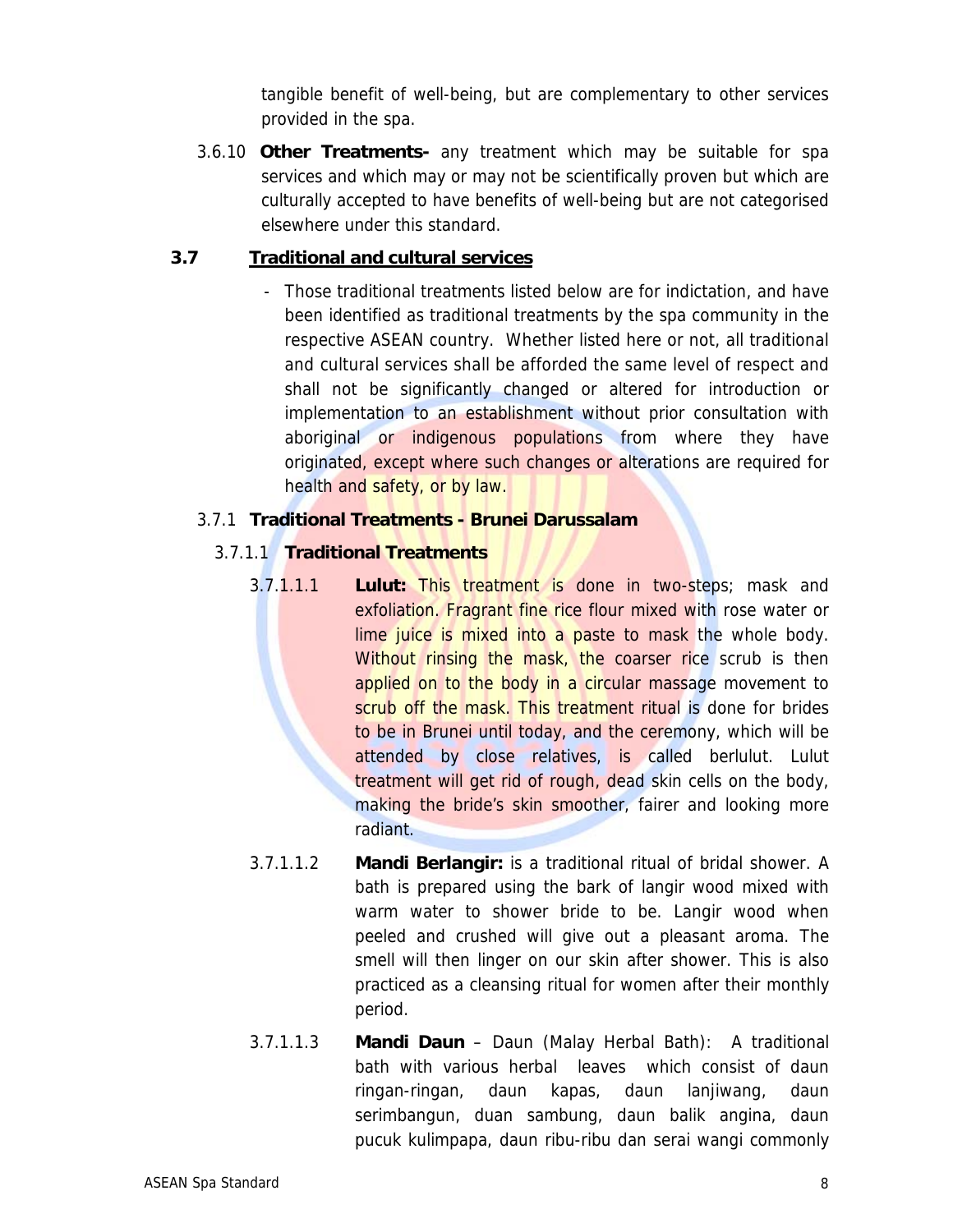used after 3, 7 or 44 days after giving birth. Herbal leaves are boiled in water, once cooled it is poured onto the body after a shower. The purpose of the herbal bath is to leave the body feeling refreshed and invigorated.

NB: Scientific names of leaves are as follows: Daun ringanringan (leaves of Flemingia strobilifera); Daun kapas (leaves of Gossypium herbaceum); Daun serimbangun (leaves of Gendarussa vulgaris); Daun sambung (leaves of Blumea balsamifera); Daun balik angin (leaves of Leucosyke capitelata); Daun pucuk kulimpapa (young leaves of Vitex pinnata); Daun ribu-ribu (Leaves of Lygodium microphyllum); and Serai wangi (Cymbopogon nardus)

- 3.7.1.2 **Heat Therapy:** For the past 200 years, Malays, including Bruneians, have been practicing the use of heat therapy to sweat out toxins to remove wind which cause aching in the body.
	- 3.7.1.2.1 **Bertangas:** This is usually done for brides to be. The bride will sit on a special stool with a hole in the middle. Her body will be covered by a piece of cloth. Local wood, dried flowers and herbs called ratus, are smoked on top of burning charcoal placed under the stool to heat up the body and to stain the skin with the aroma from ratus. This helps to rid the body of all unpleasant odors. This treatment is also practiced by mothers after giving birth.
	- 3.7.1.2.2 **Bertajul:** A form of body steaming by using the steam made of various herbal leaves mixed together in hot water. Used by both men and women to improve blood circulation, remove toxins, relive stress as well as increase immune system for the whole body.
	- 3.7.1.2.3 **Bediang:** is a heat therapy used by mothers during their confinement period. Mother will lay down near the heat to warm up their body in order to get rid of wind in the body. It also speeds up the shrinking process of the uterus to its normal size, as well as assist in weight loss by burning the fats found in the body
- 3.7.1.3 **Jamu:** Jamu herbs are consumed to improved health and beauty.
	- 3.7.1.3.1 **Marjum:** It is made of honey and other local herbs in paste form, to be consumed by men and women to firm up and warm up the body. It is usually consumed by mothers during their confinement period to get their body back in shape.
	- 3.7.1.3.2 **Hirup-Hirupan:** is a tonic herbal coffee. A mixture of spices and herbs in powder form to be mixed with hot water,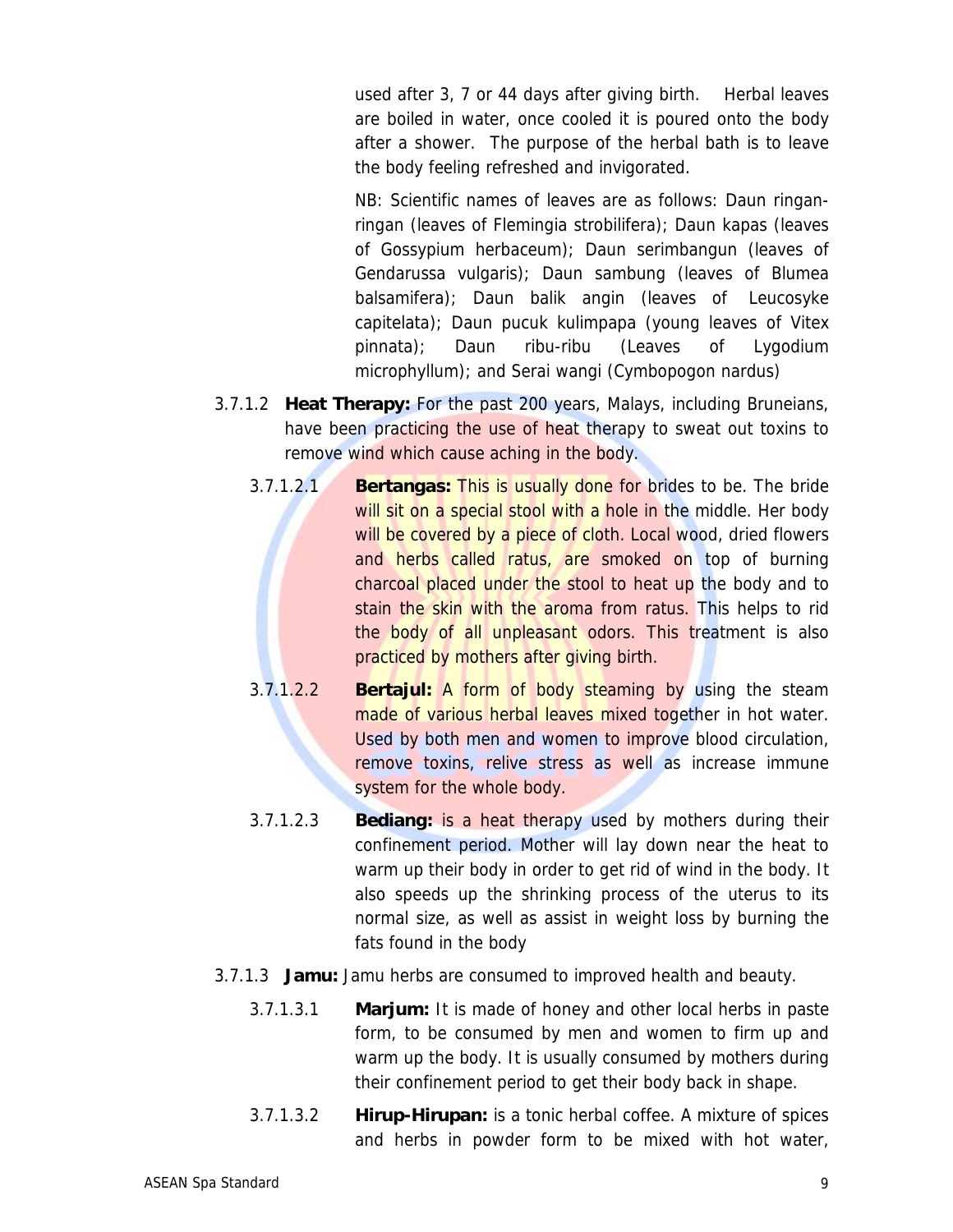consumed by men and women to strengthen body immunity. Mostly consumed by mothers during confinement.

#### 3.7.2 **Traditional Treatments – Cambodia**

- 3.7.2.1 **Chab Sor Shai:** (A traditional Khmer massage) is a traditional Khmer way of therapeutic. A vigorous, firm massage for effective pain relief; the touch technique are deep and reasonable forceful in continuous, elastic and rhythmic. The strength is vary from gently to moderately and intense pressure. It is an effective way of healing of Khmer people to relief stress from their body which it was hand down from one generation to the next generation solidly. It is a whole body massage without oil, and the therapist always use the finger for kneading, chopping, pumping, onto the whole body of the clients. This massage focus on muscle and all reflexology point of the body which starts from the toe to the head of the clients.
- 3.7.2.2 **Khmer J'pong:** J'pong using herbs it requires a bench and clay pot to boil the herbs and cover by the blanket. The best comfortable length of this treatment is around 15 minutes to 20 minutes. It's an effective way for rejuvenation, and it can effectively promote and stimulate the blood stream and circulation of the human being's body which is all the Khmer women always practice for rejuvenating their skin and rinsing out all the impurities things from their body, especially, help the new mother after giving birth.
- 3.7.2.3 **S'Ahm:** A traditional Khmer herbal hot compress help to induces deep relaxation, relieves stress and fatigue, boosts both emotional and physical well-being, improves circulation of blood and lymph, increase energy flow and stimulates the internal organs and nerves. All the Khmer herbal ingredient such as lemongrass, green ginger, fragrant wooden and khmer white wine are used to package with the hygiene cloth and steamed before being applied to the clients either directly on the skin or through the clothes on spot of the whole body to improves circulation of blood and lymph, increase energy flow, stimulates the internal organs and nerves and reduce swell of a sprain. All Khmer people still keep practice this method since it's considered as an effective healing way with low cost if they face the above problem in their everyday living.
- 3.7.2.4 **Khat Sbek:** A traditional scrub that introduced by Cambodian people. It is a natural way of rejuvenating formula passed down by Khmer forefather within Angkor Empire to the next Khmer generation. Khmer herbal ingredients such as Green ginger, Tamarind, Pineapple, turmeric and pure honey are blended together to be the liquid, which all the Khmer women always use it to rub the dead skin cell away, and purify the body and leave the skin smooth,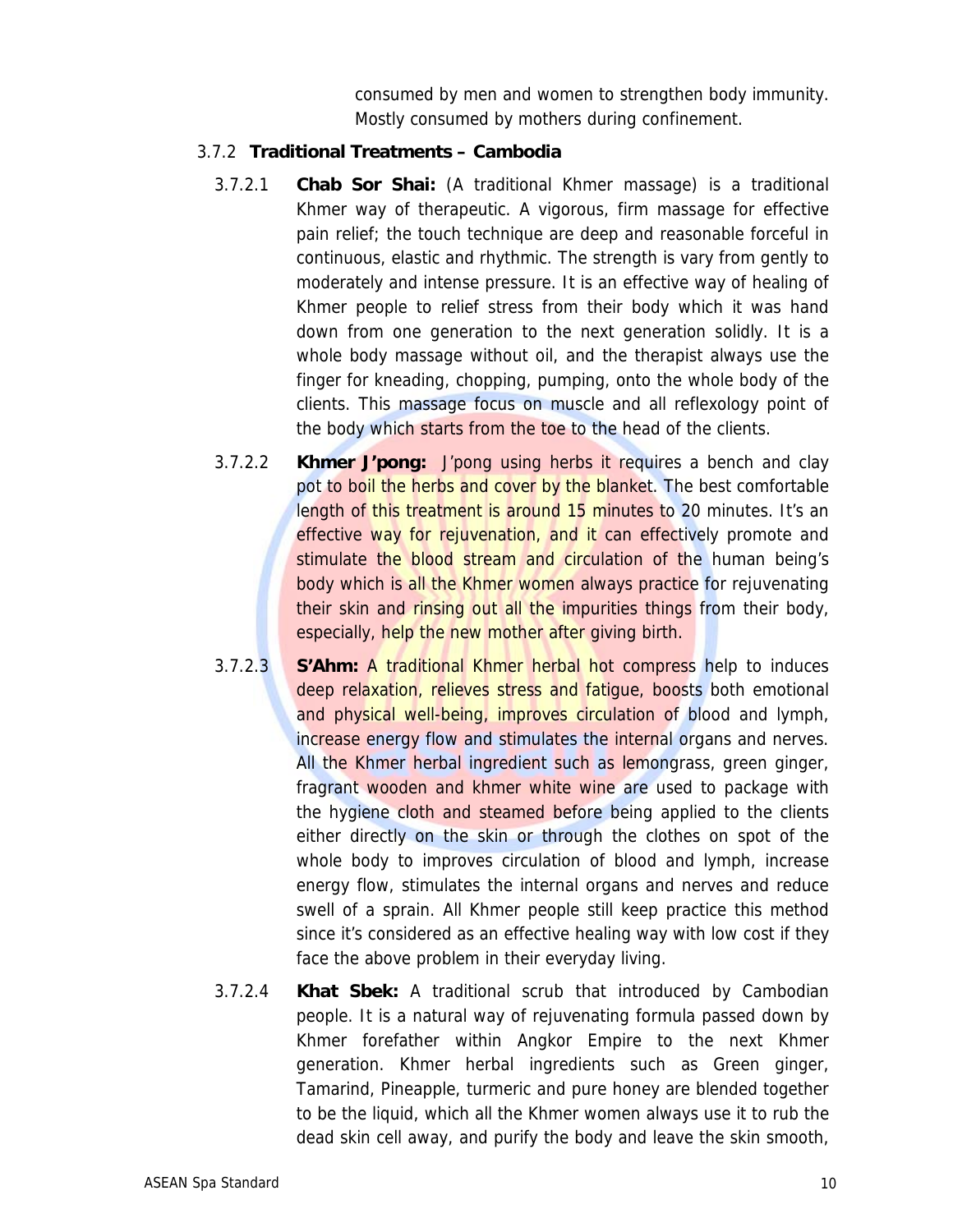supple and hydrated. This traditional treatment is handed down from one generation to another generation and kept using until now; especially all Khmer women in the rural area always use it to cleansing their body for daily living in rejuvenation purpose. It is very popular for women after giving birth like the J'pong as well.

#### 3.7.3 **Traditional Treatments – Indonesia**

- 3.7.3.1 **LULUR** 
	- 3.7.3.1.1 **Javanese Lulur:**  The word "Lulur" means coating the skin and "mandi" means bath. The Mandi Lulur is a process of whole body exfoliation and polishing during bath. This method has been practiced in the palaces of Central Java since the 17th century. Javanese Lulur contain turmeric that give an effect of sanitizing the skin and yellowing the skin become a golden color. Since Javanese people have an origin of dark brown skin color so the love so much the yellowing effect from lulur and its becomea daily ritual beauty process to leave the skin soft, supple, and golden shining. The treatment could be continued with herbal bath or traditional Javanese Massage or Milk Bath.
	- 3.7.3.1.2 **Balinese Boreh:**  A traditional Scrub that was and is introduced by BALIAN – Balinese Medicinal Man to Cure Fever, tiredness, influenza by applying Boreh on the body and wrap with Banana leaves. This warming traditional scrub, is made from roots, herbs and spices, rice, ginger, turmeric, clove, cardamom, cinnamon, coriander, nutmeg, star anise, and a bit of salt, this body exfoliating scrub will not only cleanse, but also increase the vitality of your body. Legend says that Balinese women are very hard working that they invented this wonderful treatment to balance their busy life while maintaining their natural beauty with the finest herbs on the land. This warming treatment helps blood circulation and relieve sore muscles.
	- 3.7.3.1.3 **Black Borneo Lulur:**  Originated from the island of Borneo, this body exfoliating scrub will cleanse, nourish, moist, and keep your skin healthy and bright. The wonderful black rice, clove and rose petals in the ingredients will invigorate your senses and help you get back on your feet with refreshed body and mind.

#### 3.7.3.2 **Indonesian Traditional Massage**

3.7.3.2.1 **Balinese Massage** - A unique treatment combining stretching, long strokes, skin rolling and palm, and thumb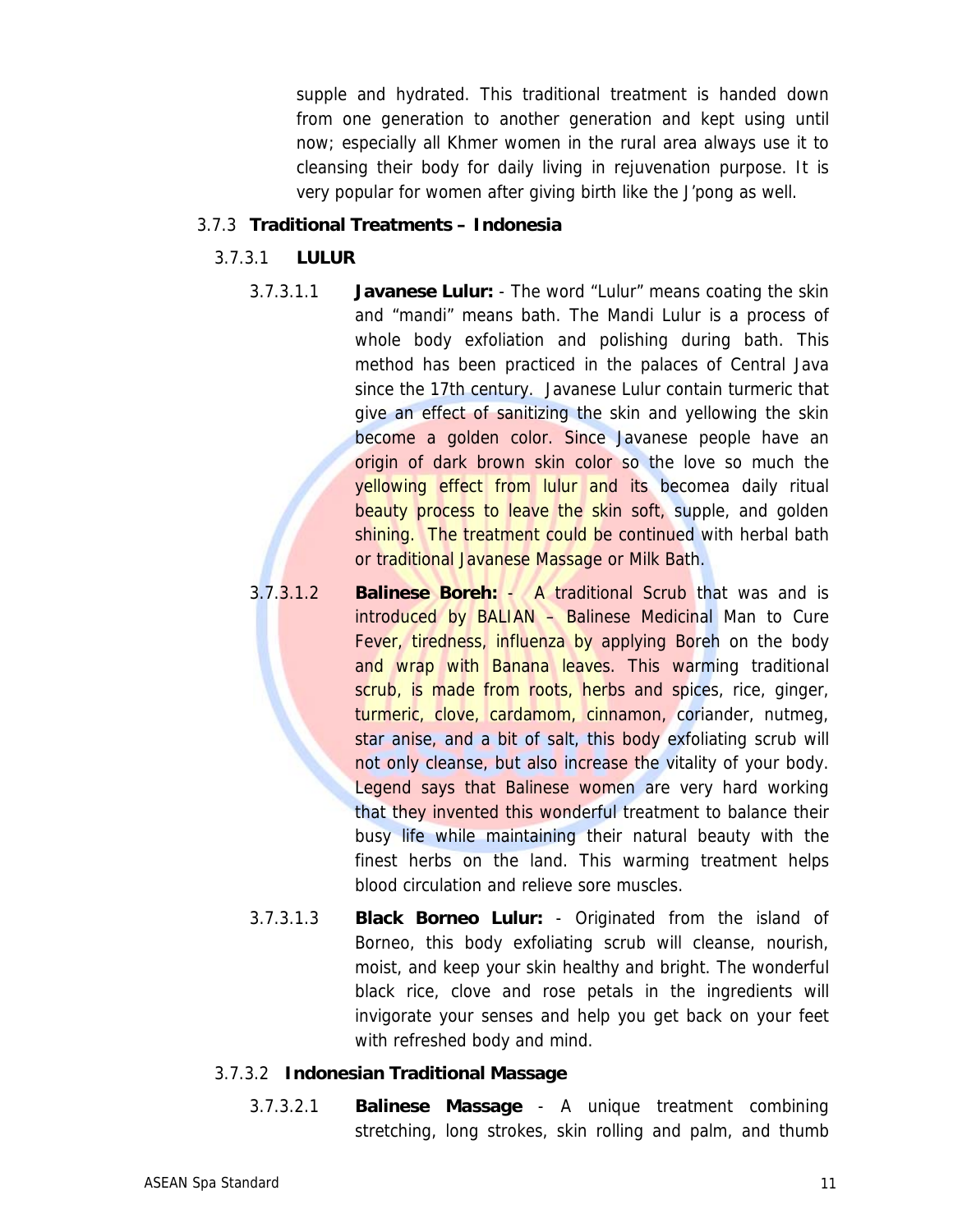pressure techniques to relieve tension, improve blood flow, and ease stress and calm mind. Start from the back area of the body with palm press and along the spine then follow by apply Indonesian traditional massage oil.

3.7.3.2.2 **Javanese Massage:** - Digital pressure movement to all parts of the body, combined with deep strokes application, which relaxes the muscles, releasing stress and tension. Using special blended of Indonesian natural oil such as coconut oil blend with extract of cannanga odorata or sandalwood or even vertivet.

#### 3.7.3.3 **Herbal Treatments**

- 3.7.3.3.1 **Herbal Bath and steam:** Indonesian uniquely designed dried natural herbs blended , usually using 32 kind herbs from the seed, leave, roots, stem, wood, flower that dried before. Dried herbal should be boiled before using then strain water into the bath up and using for 15 minutes soaking. Or boiled the herbs at the kettle the extend to the steam box. It is extremely useful for invigorating, relaxing, and deodorizes.
- 3.7.3.3.2 **Herbal Compress**  This is an ancient exotic method to compress and give stimulating/undulating massage through a herbal compress on the entire face and body. As a completion for face and body Spa ritual journey.
- 3.7.3.3.3 Traditional herbal compress for body to relax the muscle, relieve the tired & stiff muscle and improve the blood circulation, warm the body and suitable for fatigued body.

#### 3.7.3.4 **Natural Treatments**

- 3.7.3.4.1 **Milk Mask & Bath with Honey** This is one of the most popular treatments in Indonesia offered at the Spa. The richness of milk combined with pure honey gives your skin maximum moisture, rejuvenation, protect your skin and gives the best nourishment for the best result. The wonderful scent will also help as buffer to enhance maximum result from this mask. This product is highly recommended for after sun activities to give skin its balance back with calming & soothing effect.
- 3.7.3.4.2 **Jamu (formerly Djamu):** is Indonesian traditional medicine, mainly of herbal medicine made from plants, roots, leaves, bark and fruit, but may also include animal products. In many large cities jamu herbal medicine is sold on the street by hawkers carry a refreshing drink, usually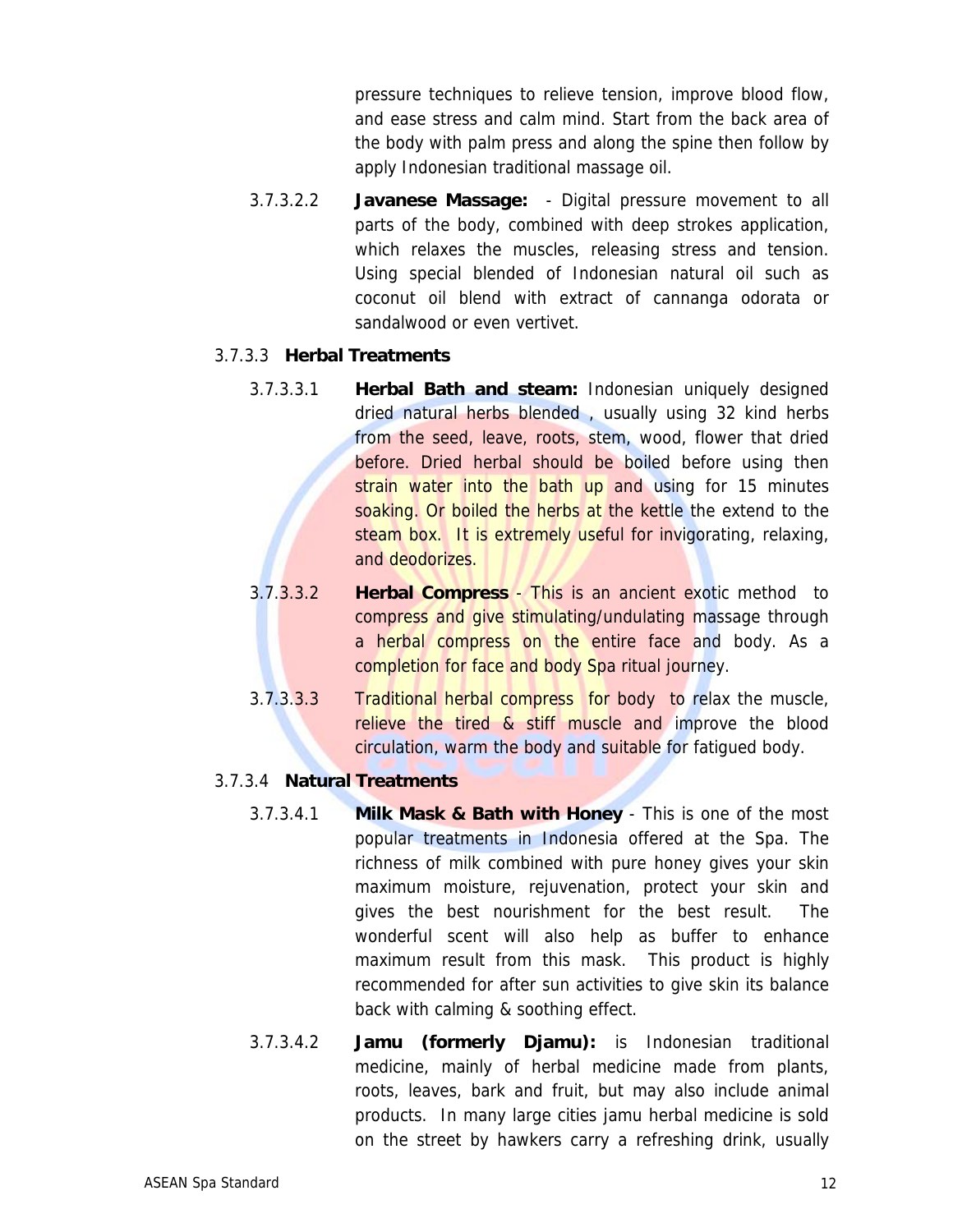bitter but sweetened with honey. Herbal medicine is also produced in factories by large companies.

#### 3.7.4 **Traditional Treatments – Malaysia**

- 3.7.4.1 **Post-natal treatments:** In Malay/Indigenous tradition, new mothers follow a strict 6 weeks confinement period using herbs, spices and oils to enable them to heal and adjust to the latest addition to the family. Postnatal treatments help new mothers strengthen and fortify their bodies, soothe and calms their inner spirit and most importantly help them recover in the shortest time possible.
	- 3.7.4.1.1 **Bertungku:** Bertungku with heated river stone and various fresh leaves (e.g. betel leaves, pandan, turmeric leaves, melastoma (Daun senduduk), Wild pepper leaves (Daun kaduk), Noni leaves or banana leaves). During confinement, the midwives may warm the new mother's abdomen by applying a smooth, heated stone (bertungku). This is specifically reputed to "cleanse the womb" to prevent illness, speed the shrinking of the uterus and return a prepregnancy figure.
	- 3.7.4.1.2 **Tangas:** Tangas using herbs with astringent properties (requires a special single bench and earthen pot to boil the herbs) is traditionally used by young women at the end of their period to help reduce excessive white discharge, fungal infections and unpleasant odour. Used as part and parcel of postnatal treatment, the tangas is also believed to firm up vaginal muscles and reduce inflammations.
- 3.7.4.2 **Urutan Melayu (Traditional Malay/Indigenous Massage):**  Combines stretching, stepping, long kneading strokes and pressure applied to various part of the body. Traditionally done on the floor, the traditional Malay/Indigenous massage is a therapeutic massage from head to toe, normally carried out with the unique Malay/Indigenous massage oils that are painstakingly prepared by boiling palm oil with various herbs and spices with warming and detoxifying properties.

**Malay/Indigenous Herbal Bath:** A traditional herbal bath with herbs rich in essential oils. Herbs normally used in the herbal bath are lemongrass, citronella, guava leaves, kaffir lime leaves and fruit.

#### 3.7.5 **Traditional Treatments – Philippines**

3.7.5.1 **Hilot:** is an eclectic mix of indigenous traditional massage techniques from seven major ethno-linguistic cultural areas of the Philippines bringing forth the best in each practice ensuring a joyful yet serene total body experience. A distinct feature is the use of strips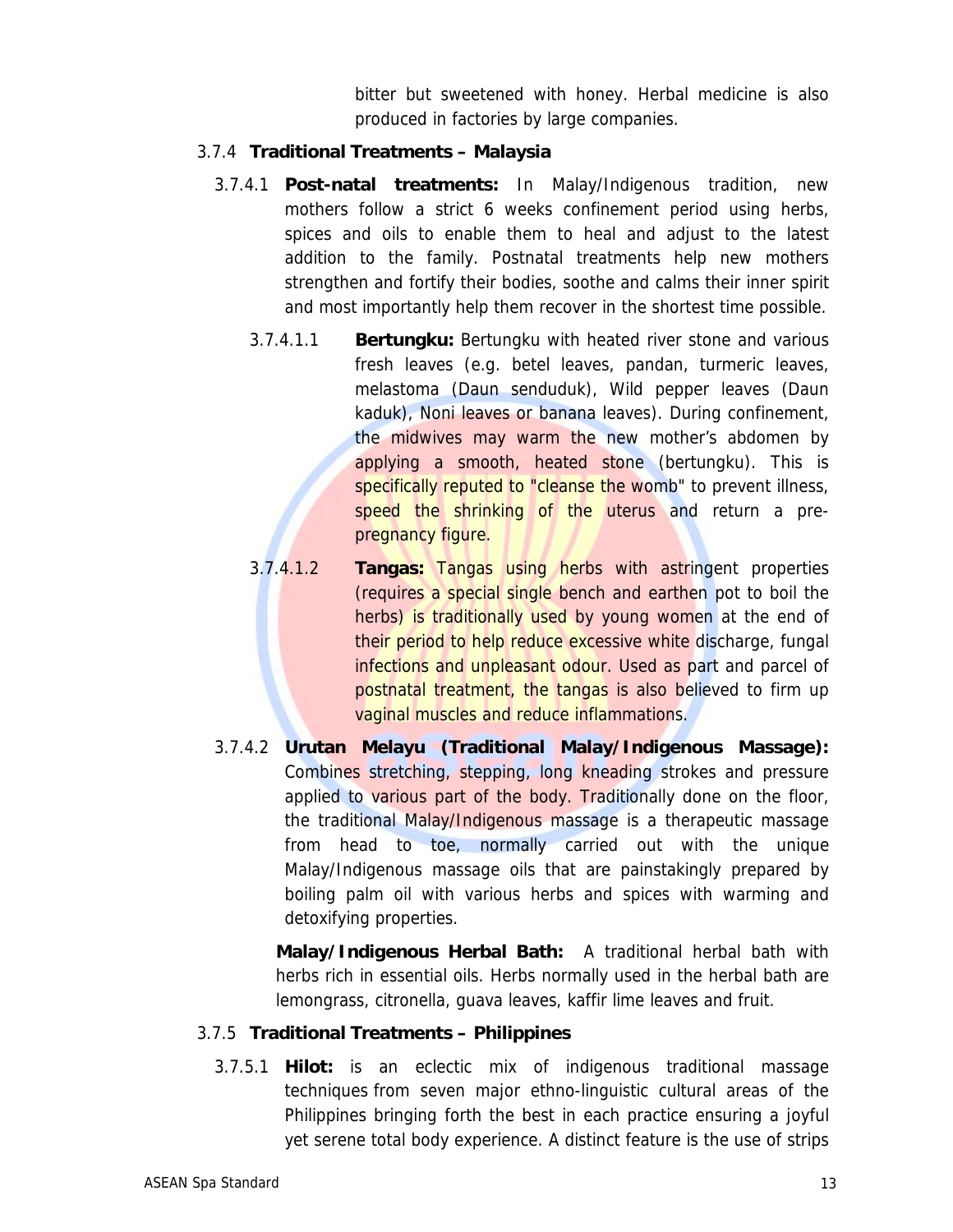of warm banana leaves applied to the different parts of the body at various stages of the massage treatment. It is a form of therapeutic massage or physical manipulation that touches the veins, arteries, bones and muscles. It is used to relieve pain, fever, sprains, immobility, arthritis, re-orientation of the uterus of the female, etc. Hilot practitioners, known as manghihilot employ various methods to diagnose illnesses and to cure them.

- 3.7.5.2 **Dagdagay:**is an authentic Filipino indigenous foot massage using bamboo sticks. This deep tissue massage which was developed by the Igorots, a mountain tribe, to stimulate nerve endings of the feet.
- 3.7.5.3 **Bentosa**, or cupping, came to the Philippines from both Spain and China, though the application is different. A coin is wrapped in gauze and placed on the specific pressure point (back, legs, etc.). A glass cup is prepared, and a match struck, allowing to die out inside the glass, which is then placed on the pressure point. The smoke and heat draw out the imbalancing toxins from the body. The procedure is repeated until the pain subsides.
- 3.7.5.4 **Tapal** Tuba-tuba (Jatropha gossypifolia) leaves are lathered with virgin coconut oil, heated by fire, then applied on the back to treat muscle pains.

#### 3.7.6 **Traditional Treatments – Thailand**

- 3.7.6.1 Nuad **Rachasamnak** (Royal style Massage, Royal Thai Massage): Traditionally performed for The Royal Court, by professional and knowledgeable persons having good demeanor, who maintain a straight face with eyes down cast. Therapist shall only use straightened arms in the manipulation of the body using hands, thumbs and fingertips only.
- 3.7.6.2 **Nuad Chalueysak (Folk style Massage, Thai Massage):** Relies on the pressing of the body and does not require the same level of anatomical knowledge as for Nuad Rachasamnak, while respect is not an issue of the practise. Hands, fingers, forearms, elbows, knees and feet may be used to manipulate, stretch or flex the body.
- 3.7.6.3 **Thai Herbal Compress :** Typically contain at least nine to ten herbs with antifungal, antibacterial, antiparasitic and anti-inflammatory features, which are bound into a cloth and steamed before being applied to the client either directly on the skin or through the clothes.

#### 3.7.6.4 **Regional massages and treatments**

#### **3.8 Staffing Levels**

- The number of staff appropriate to and in keeping with the commonly accepted business practices shall be employed.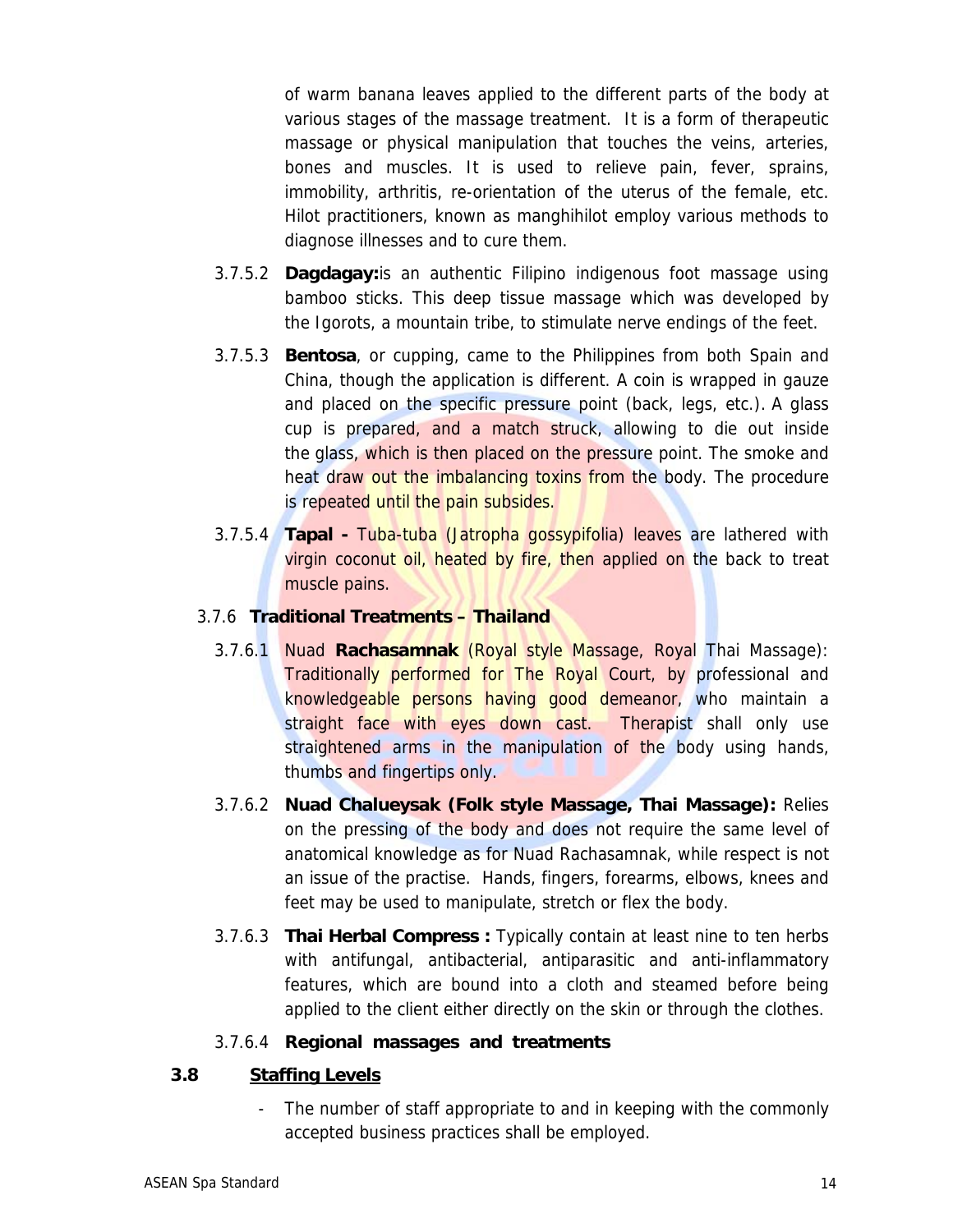# **4. ASEAN Spa Standards Major Criteria and Requirements: The People**

#### **4.1 Age**

- No person under the age of 18 years or as stipulated by local labour laws, (and which ever is highest)shall be employed in the spa.

#### **4.2 Health**

Staff working in spa shall be in good general health, with no communicable diseases.

#### **4.3 Language**

- All staff shall communicate effectively with their colleagues and their clients.

#### **4.4 Grooming**

All staff shall be suitably groomed and attired in accordance with the professionally accepted level of hygiene and the company's Operational Standards.

#### **4.5 Servicing etiquette and demeanor**

Staff and management shall maintain a level of professional service etiquette and demeanor at all times.

#### **4.6 Qualifications and Training**

- 4.6.1 The staff working in an establishment shall have participated in and successfully completed in a related qualification with valid certificate.
- 4.6.2 All staff shall have completed a company and premises orientation program upon commencement of employment.
- 4.6.3 All staff shall have participated in and completed training in product and services appropriate to their position, before contact with clients.
- 4.6.4 All staff shall participate in an on-going periodic assessable in-house training program to ensure maintenance and development of knowledge and standards.
- 4.6.5 Top management shall provide staff with the opportunity for professional development.
- 4.6.6 Top management shall ensure that all staff are knowledgeable in procedures to be taken when dealing with guest misconduct.

#### **4.7 Working Practices**

- 4.7.1 Staff shall work in a clean and safe manner at all times.
- 4.7.2 Staff shall work in a professional and ethical manner at all times.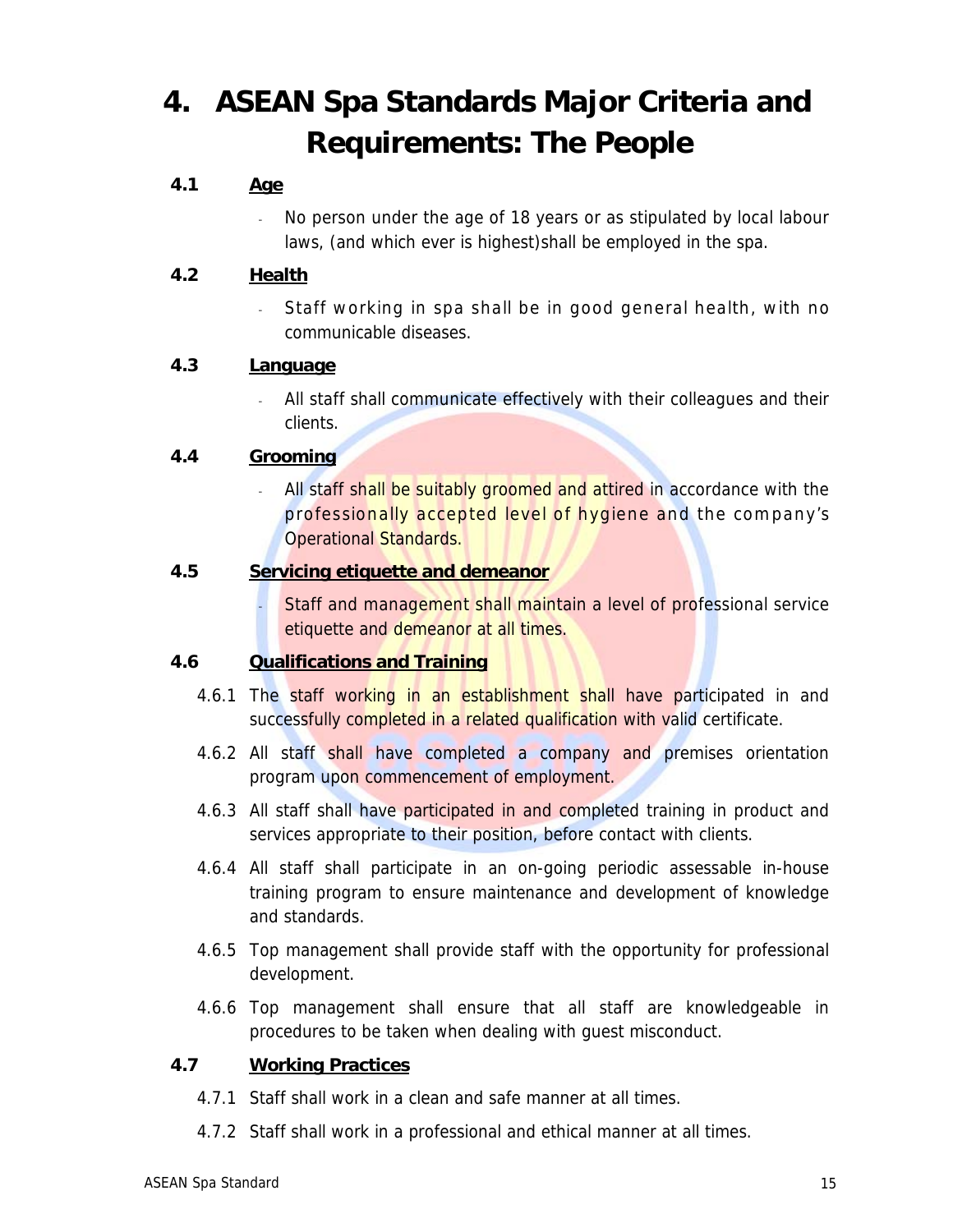# **5. ASEAN Spa Standards Major Criteria and Requirements: The Products**

### **5.1 Products**

- 5.1.1 Products used in the provision of spa treatments shall be organic and/or natural.
- 5.1.2 Products used in the provision of spa treatments shall be biodegradable in nature
- 5.1.3 Products used shall be ethically sourced and manufactured, without exploitation of people or the environment.

#### **5.2 Benefits**

The beneficial effects or efficacy claims of products used or sold shall not be exaggerated.

#### **5.3 Certification**

**-** Products shall conform to the ASEAN Harmonization Act or any amendments thereof; have a Certificate of Manufacturer, Certificate of Free Sale or Good Manufacturing Practices (GMP) certificate as is appropriate. Any products used which are not required by law to have such certificates shall conform to local Food & Drug (FDA) regulations or similar and not be deemed detrimental to clients well-being.

#### **5.4 Quality Control**

**-** Products produced by the spa shall have a quality control process.

#### **5.5 Inventory Control**

**-** Products used in the spa shall be subject to an inventory control system in accordance with good business practises and specified product use-by-dates.

#### **5.6 Usage**

**-** Products shall be used in accordance with standard hygiene practises, and any unused portion shall not be returned to the bulk container.

#### **5.7 Storage**

**-** All products shall be stored under the appropriate conditions and temperature as recommended by the product manufacturer.

#### **5.8 Hygiene**

- 5.8.1 All tools and equipment used to apply, transfer or use product shall be maintained in a clean and hygienic condition at all times.
- 5.8.2 All cleaning products used in the spa shall be safe and not harmful to staff or clients.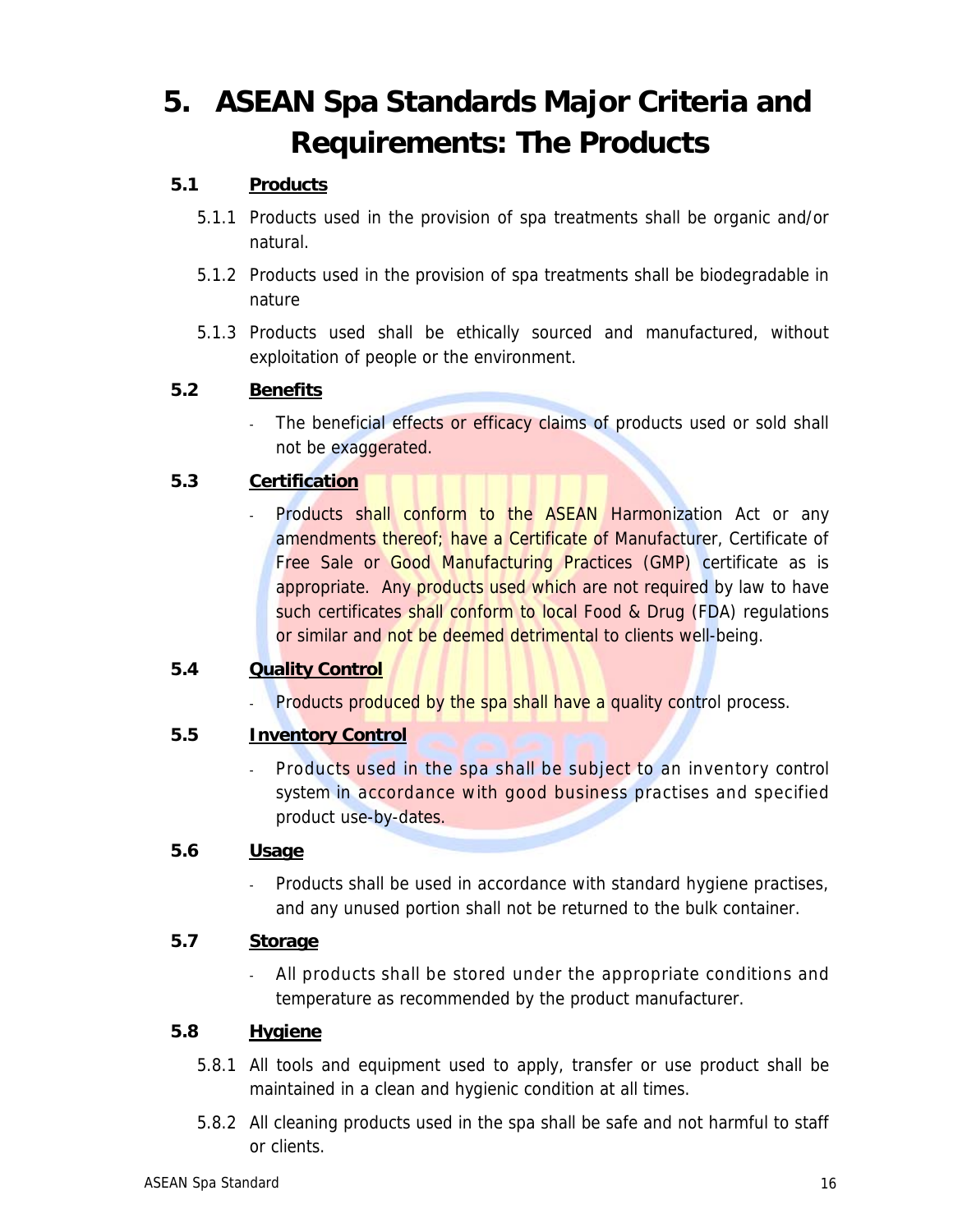# **6. ASEAN Spa Standards Major Criteria and Requirements: The Equipment**

### **6.1 Suitability**

Each area of the spa shall be equipped with the suitable and appropriate tools and operational equipment necessary for the efficient and professional deliverance of services.

#### **6.2 Maintenance**

**-** All specialised equipment shall be maintained in accordance with supplier manual and kept in good repair.

#### **6.3 Safety**

- 6.3.1 All specialist equipment shall be used in accordance with the supplier manual.
- 6.3.2 Any equipment that shall be used by clients shall have instructions for its safe usage clearly displayed.

#### **6.4 Legal Conformance**

All specialist or specialised equipment shall be legally certified for use in the spa if required by local laws.

#### **6.5 Cleanliness**

All equipment of the spa, whether in staff or guest areas, shall be kept hygienically clean and orderly at all times.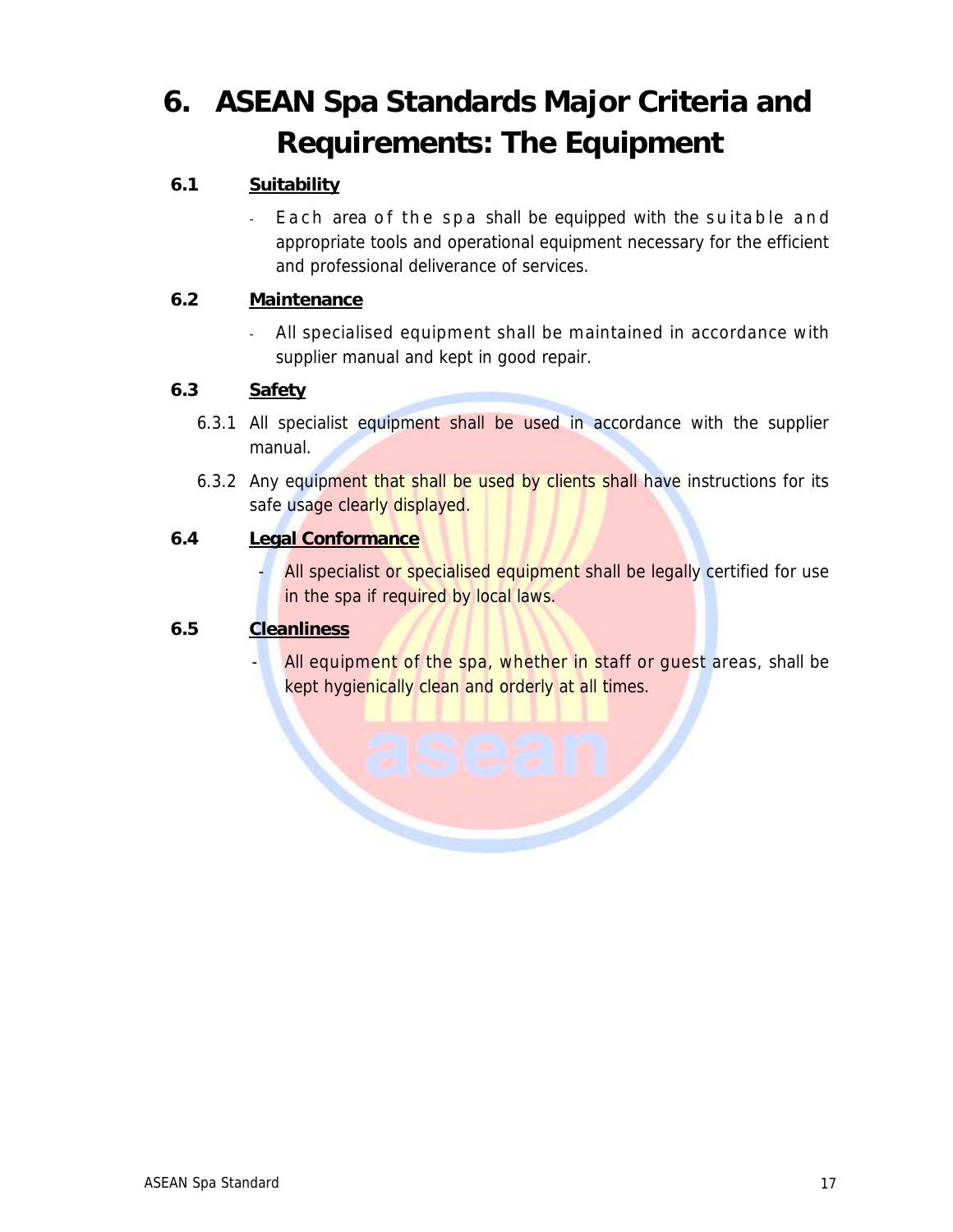# **7.** ASEAN Spa Standards Major Criteria and Requirements: **Management**

### **7.1 Management**

- 7.1.1 Top management of the establishment shall appoint a Spa Manager, to ensure that the services fulfil the agreed quality levels described in this standard.
- 7.1.2 Top management shall have and shall adhere to a professional code of conduct in keeping standard practices.

#### **7.2 Quality system documentation**

- 7.2.1 A quality system document shall detail service standards and shall be used in the training of staff. Such document shall include but not be limited to;
- 7.2.2 Arrival procedures
- 7.2.3 Reservations procedures
- 7.2.4 Guest handling procedures
- 7.2.5 Billing & Payment procedures
- 7.2.6 Retail & Merchandising protocols & procedures
- 7.2.7 An example of all forms used in the spas operation
- 7.2.8 Guest feedback procedures
- 7.2.9 The quality system document shall be stored at the spa and be accessible by all staff at all times.

#### **7.3 Services Protocol Manual**

a quality service protocol manual shall detail service protocols, techniques, products and equipment used in the deliverance of services and shall be used in the training of spa staff. The manual shall also detail any indications or contra-indications as may be applicable. The document shall be stored at the spa and accessible by all staff at all times.

#### **7.4 Human Resource Management**

- 7.4.1 **Employee Manual** Top management shall prepare and maintain an employee manual detailing all employee benefits and expectations of employee conduct or the ramifications of non conformance.
- 7.4.2 **Recruitment / Hiring** Top management of the establishment shall define the job description for staffs according to the position and in keeping with standard business practice and local labour laws.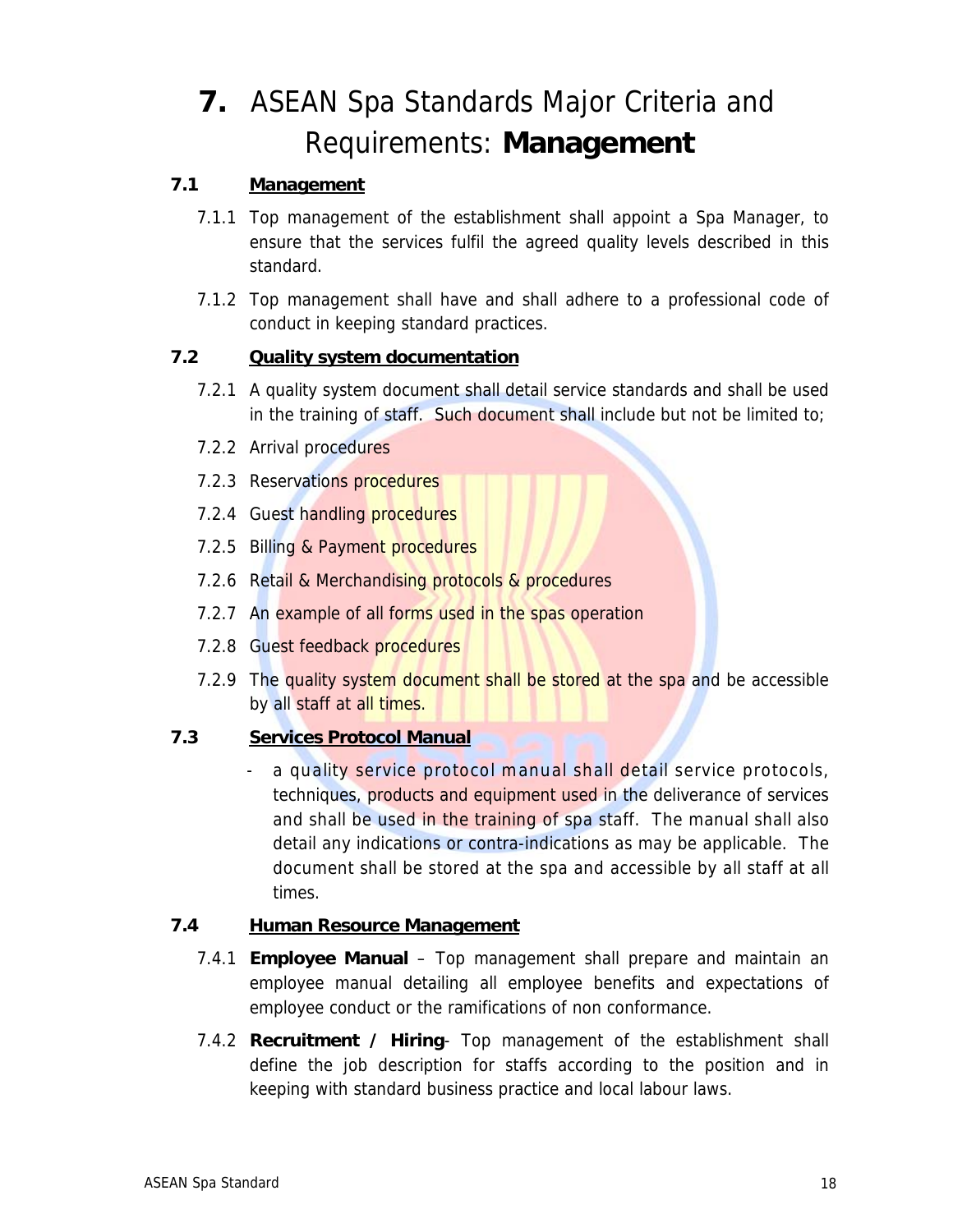7.4.3 **Remuneration** - Top management shall remunerate all employees in a fair and equitable manner abiding by local labour laws which may be in force or generally accepted.

#### **7.5 Security management**

- 7.5.1 Top management shall take all reasonable measures to ensure the security of clients and their possessions during their time at the spa.
- 7.5.2 Top management shall take all reasonable measures to secure the privacy of clients before, during or after their time at the spa.
- 7.5.3 The establishment shall have a documented emergency plan defined in accordance with legal requirements and clearly displayed in the staff area.
- 7.5.4 Emergency Exits shall be clearly marked and kept free of obstacles of any kind.
- 7.5.5 All staff shall wear name badges or similar identification devices.
- 7.5.6 Top management shall take all reasonable measures to prevent any form of sexual harassment of staff.

#### **7.6 Communications**

- 7.6.1 Top management shall establish an effective internal communication system, so that all staff members are always informed of the result of the services and the degree of client satisfaction.
- 7.6.2 The system shall ensure that all suggestions and comments from staff members are analysed and responded by top management.

#### **7.7 Marketing Plan**

- 7.7.1 The establishment shall have a documented marketing plan, detailing all planned marketing activities and the budget and anticipated return of such activities.
- 7.7.2 The Marketing Plan shall be regularly reviewed and updated in accordance with changes in circumstances, staffing or business levels.

#### **7.8 Emergency Plan**

All the staff shall be aware of the action plan in the case of clinical emergencies. Among others, telephone numbers for the closest ambulance services, welfare centres and hospitals shall be easy to access.

#### **7.9 First-Aid**

- A first-aid kit containing appropriate supplies shall be maintained at Reception and in the Staff waiting area. Larger spas may have additional kits.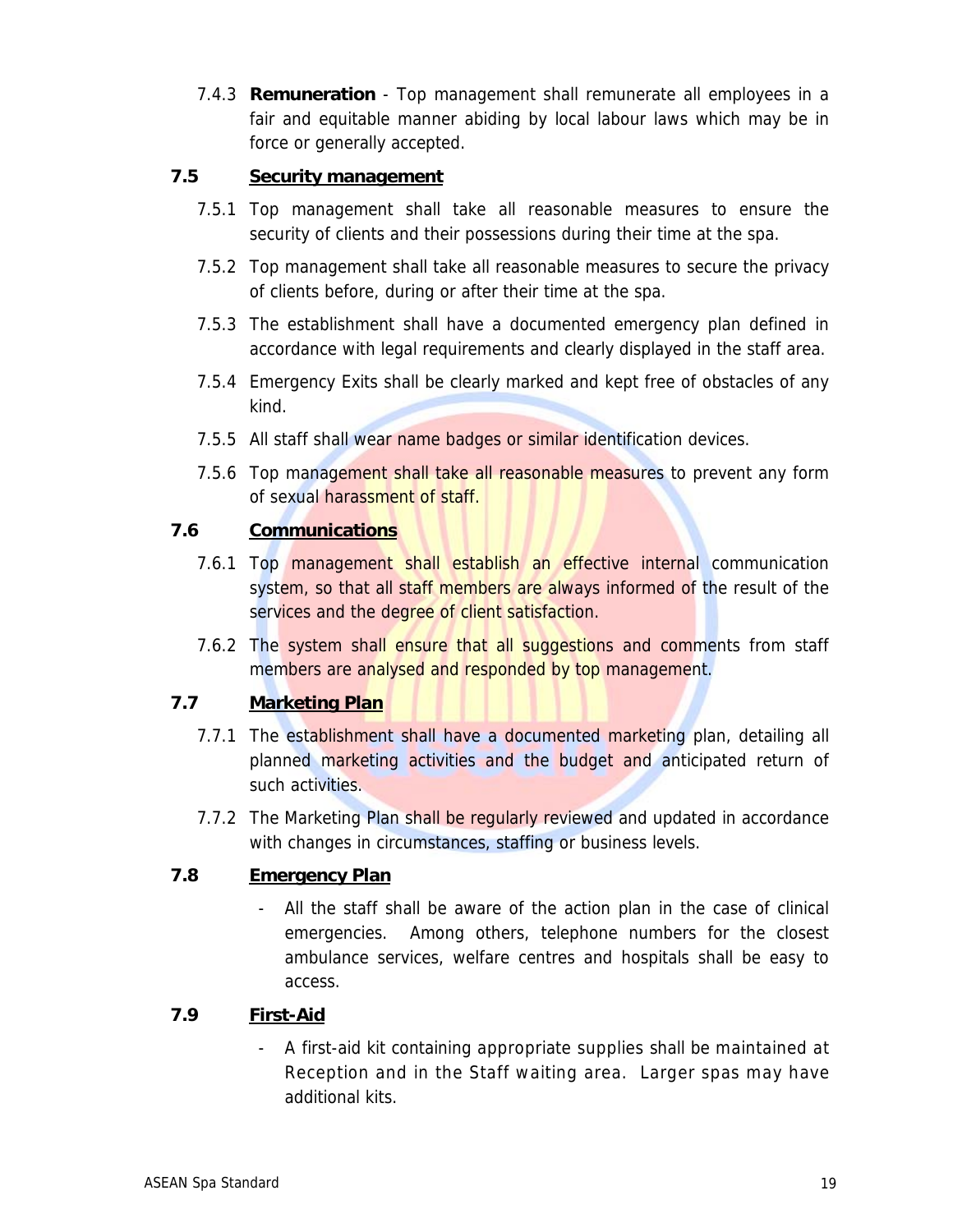#### **7.10 Liability Insurance**

- The establishment shall maintain an appropriate level of business insurance including public liability and third party property insurance, or as may be legally required. If it is not compulsory, it is also recommended that the spa shall carry professional indemnity insurance for all spa service staff where available.

#### **7.11 System review**

- Top management shall implement a management system review, including an internal audit, evaluation and other processes for staff, client, product, equipment and business practises as may be deemed appropriate to ensure professional and effective business management.

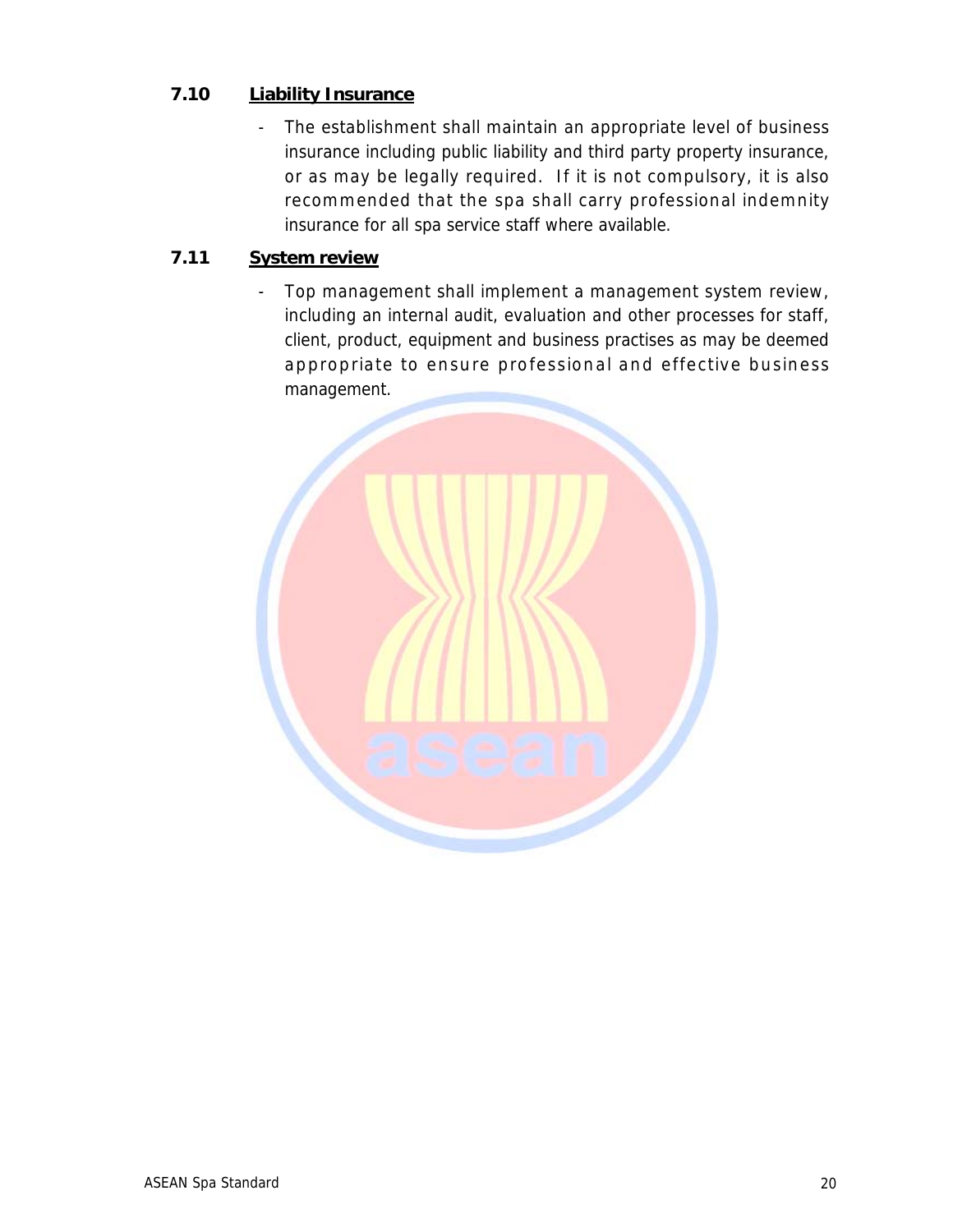## **8.** ASEAN Spa Standards Major Criteria and Requirements: **Environmental Practices**

### **8.1 Environmental Policy**

**-** The spa shall have a responsible and implementable environmental policy which is known to and understood by all staff.

#### **8.2 Products**

**-** The spa shall not add to the water, soil or air any product, pollutants or substances which could be considered harmful to the environment.

#### **8.3 Cleaning**

**-** It is recommended all cleaning products used in the establishm ent shall be natural, organic and bio-degradable.

#### **8.4 Linens**

**-** It is recommended all new towelling and linens used shall be made from organic, sustainable or renewable materials and shall have been manufactured using non-toxic means.

#### **8.5 Manuals and Brochures**

**-** All manuals and brochures shall be on paper made from farmed trees or have been recycled.

#### **8.6 Packaging**

**-** All packaging materials, professional or retail, shall be minimal and bio-degradable or able to be reused or recycled.

#### **8.7 Gardens**

- 8.7.1 The gardens if existing, shall be designed using only those plants or materials which are naturally grown locally.
- 8.7.2 The spa shall utilise only natural, organic or non-toxic fertilizers in the gardens.

#### **8.8 Electricity**

- 8.8.1 Subject to location and wherever practical, consideration has been given for the implementation of the use of alternative electrical savings via solar, wind or other environmentally sensitive means.
- 8.8.2 All light bulbs are recommended to be the compact energy saving style.
- 8.8.3 Light switches shall all be on dimmers except where deemed necessary for safety or safe working practices.
- 8.8.4 The spa shall install timer switches, motion sensitive or solar lighting for all exterior lighting and shall not operate external lighting of any kind